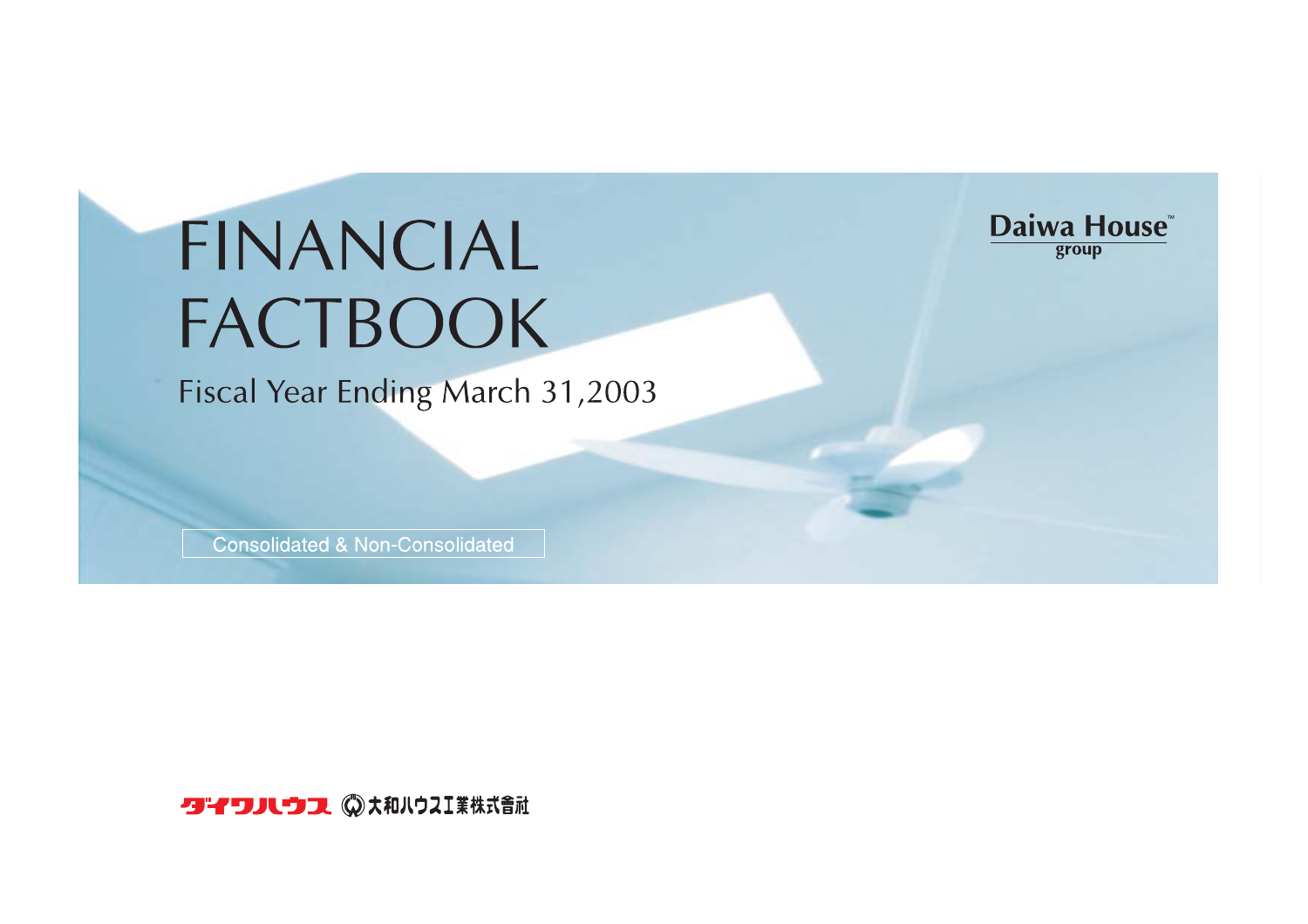## F I N A N C I A L F A C T B O O K

| INDEX                 | γπ<br>⊏ |  |
|-----------------------|---------|--|
|                       |         |  |
| <b>Housing Starts</b> | 住宅着工戸数  |  |
| Sales of Houses       | 住宅販売戸数  |  |

## 連結(CONSOLIDATED)

| <b>ANALYSIS OF OPERATIONS</b>                                      | 業<br>績                   |          |
|--------------------------------------------------------------------|--------------------------|----------|
| Net Sales • Operating Income • Ordinary Income • Net Income (Loss) | 売上高・営業利益・経常利益・税引利益(損失)   | 3        |
| Sales by Segment $\cdot$ Operating Income (Loss) by Segment        | セグメント別売上高・セグメント別営業利益(損失) | 4        |
|                                                                    |                          |          |
| ANALYSIS OF FINANCIAL POSITION                                     | 財政状態                     |          |
| Stockholders' Equity/Total Assets • Other Ratios                   | 株主資本比率・その他の比率            | 5        |
| Return on Equity • Per Share Data                                  | 株主資本税引利益率・一株当たり指標        | 6        |
| <b>OTHERS</b>                                                      | その他                      |          |
| Capital Expenditures                                               | 設備投資額                    |          |
| <b>FINANCIAL STATEMENTS</b>                                        | 財務諸表                     |          |
| Consolidated Balance Sheets                                        | 貸借対照表                    | 8        |
| Consolidated Statements of Income                                  | 損益計算書                    | 9        |
| Consolidated Statements of Shareholders' Equity                    | 剰余金計算書                   | 10       |
| <b>REFERENCE MATERIALS</b>                                         | 参考資料                     |          |
| Housing(Condominiums)                                              | 住宅事業(マンション事業)            | 11.12.13 |
| Commercial Construction                                            | 商業建築事業                   | 14       |
| Resort Hotels(Golf Courses)                                        | 観光事業(ゴルフ場)               | 15.16    |
| Home Center                                                        | ホームセンター事業                | 17       |
| Others-City-Center Hotels                                          | その他事業ー都市型ホテル部門           | 18       |
| Others-Others (Hot Springs Leisure Facilities)                     | その他事業ーその他の部門(スーパー銭湯)     | 19       |
|                                                                    |                          |          |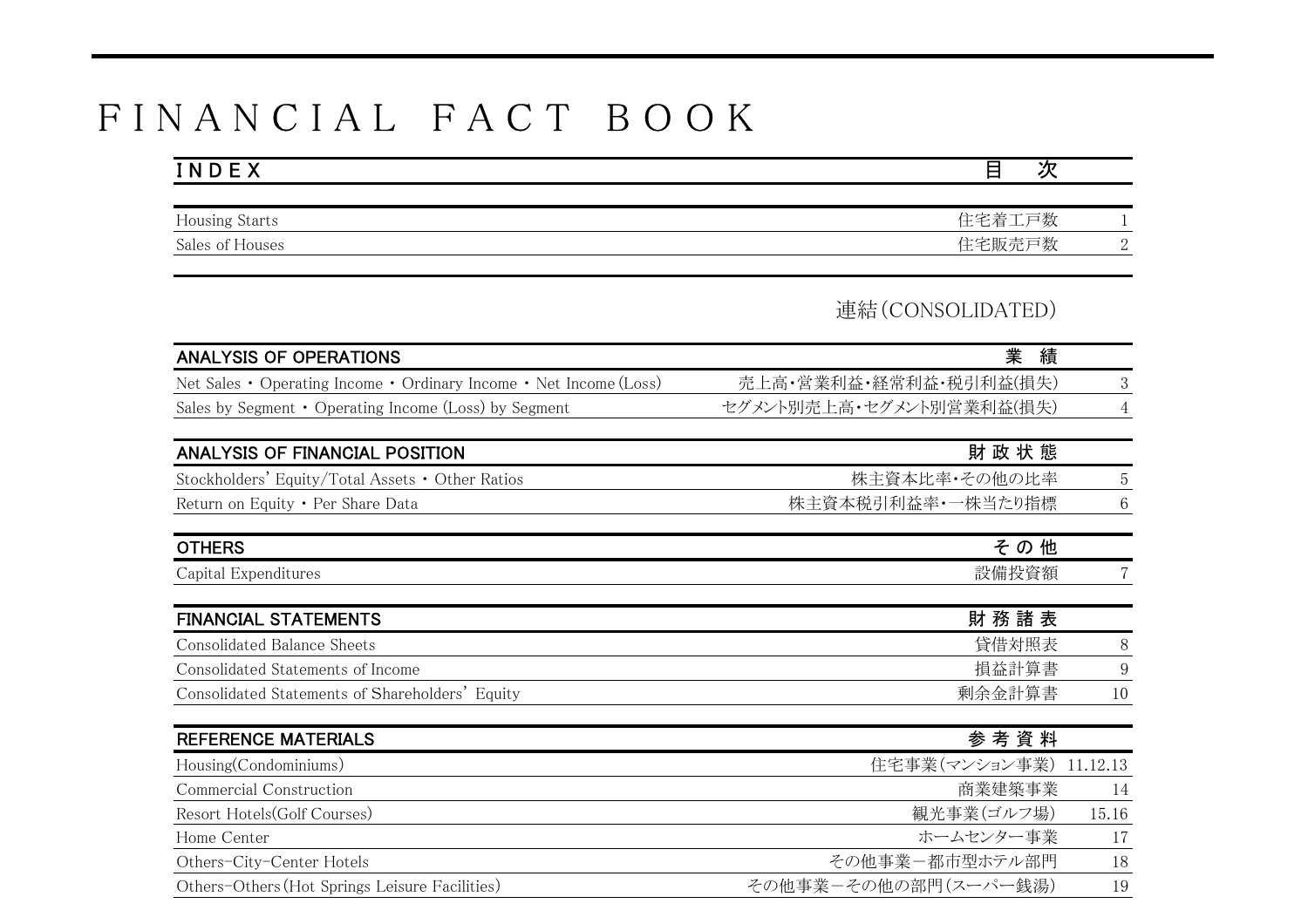## F I N A N C I A L F A C T B O O K

## 単独(NON-CONSOLIDATED)

| ANALYSIS OF OPERATIONS                                            | 業<br>績                 |        |
|-------------------------------------------------------------------|------------------------|--------|
| Net Sales • Operating Income • Ordinary Income • Net Income(Loss) | 売上高・営業利益・経常利益・税引利益(損失) | 20     |
| Sales by Segment-Changes in Sales Mix                             | 部門別売上高                 | 21     |
| Gross Profit Ratio by Segment                                     | 部門別売上総利益率              | 22     |
| ANALYSIS OF FINANCIAL POSITION                                    | 財政状態                   |        |
| Stockholders' Equity/Total Assets • Other Ratios                  | 株主資本比率・その他の比率          | 23     |
| Return on Equity • Per Share Data                                 | 株主資本税引利益率・一株当たり指標      | 24     |
| <b>FINANCIAL STATEMENTS</b>                                       | 財務諸表                   |        |
| Non-Consolidated Balance Sheets                                   | 貸借対照表                  | $25\,$ |
| Non-Consolidated Statements of Income                             | 損益計算書                  | 26     |
| REFERENCE MATERIALS                                               | 参考資料                   |        |
| Housing                                                           | 住宅事業                   | 27     |
| Condominiums                                                      | マンション事業 28.29          |        |
| Shareholding Ratio                                                | 株式関係諸比率                | 30     |
| Order Received by Segment • Sales by Segment                      | 部門別受注高·売上高の状況          | 31     |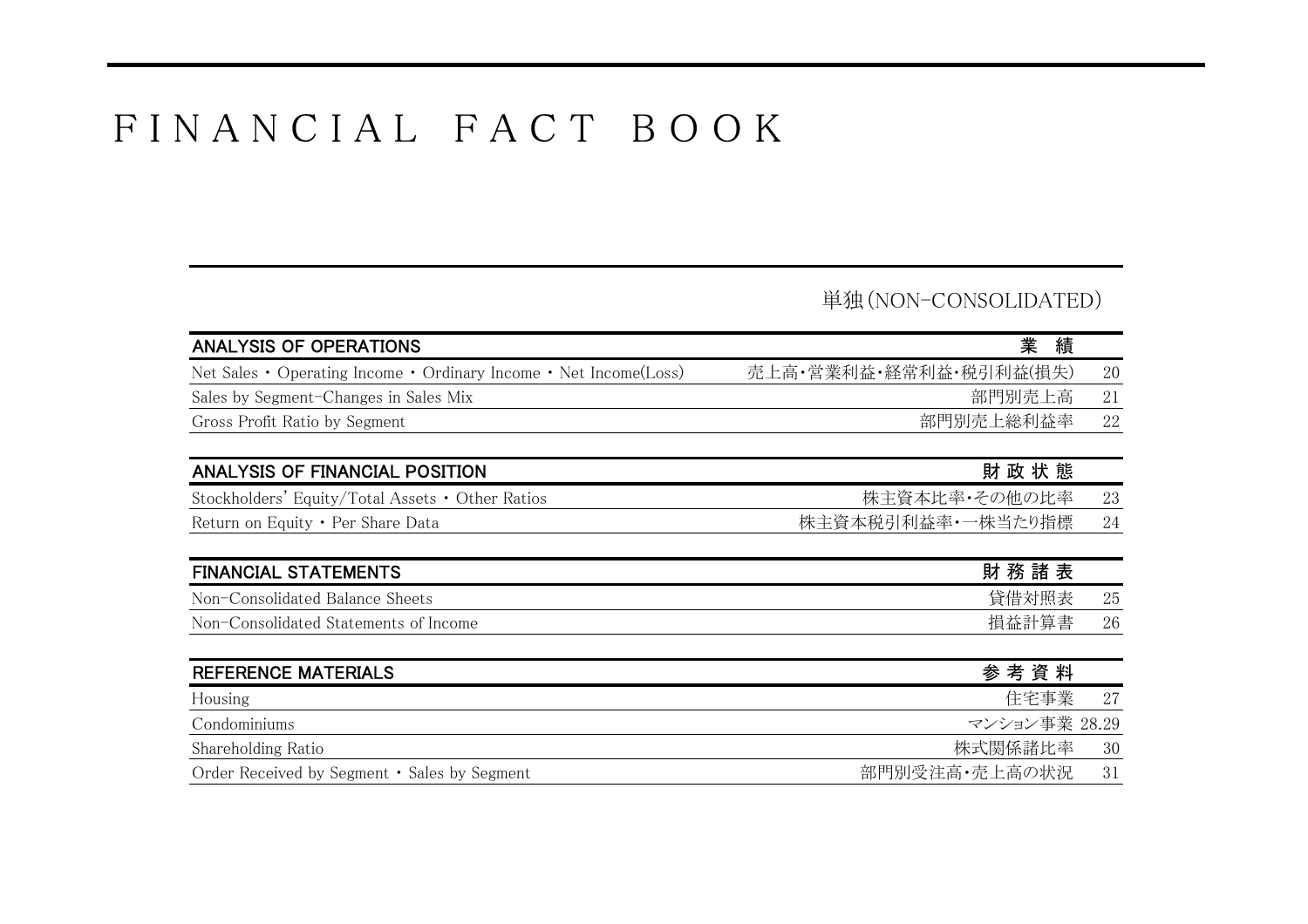#### Housing Starts 住宅着エ戸数 Prefabricated Housing Starts プレハブ着工戸数



住宅着工戸数

■ Prefabricated Housing Starts プレハブ着工戸数



Daiwa's Share in Private-Owned Houses 持家着工の内、当社のシェア

| Fiscal years ended March 31                                                                        | 1999  | 2000                                                                                                                   | 2001  | 2002  | 2003  |
|----------------------------------------------------------------------------------------------------|-------|------------------------------------------------------------------------------------------------------------------------|-------|-------|-------|
| Housing Starts (Thousands of unit)                                                                 |       |                                                                                                                        |       |       |       |
| 住宅着工戸数(千戸)                                                                                         | 1,180 | 1,226                                                                                                                  | 1,213 | 1,173 | 1,146 |
| Prefabricated Housing Starts (Thousands of unit)                                                   |       |                                                                                                                        |       |       |       |
| プレハブ着工戸数(千戸)                                                                                       | 182   | 185                                                                                                                    | 171   | 163   | 162   |
| Prefabrication Share(%)                                                                            |       |                                                                                                                        |       |       |       |
| プレハブシェア(%)                                                                                         | 15.4  | 15.1                                                                                                                   | 14.1  | 13.9  | 14.1  |
| Private-Owned Housing Starts (Thousands of unit)                                                   |       |                                                                                                                        |       |       |       |
| 持家着工戸数(千戸)                                                                                         | 438   | 476                                                                                                                    | 438   | 377   | 366   |
| Daiwa's Share in Private-Owned Houses(%)                                                           |       |                                                                                                                        |       |       |       |
| 持家着工の内、当社のシェア(%)<br>AAAAA <del>AA → →</del> ₩.π ∠w» → → → ₩.α → ΕA. <del>Η ₩.→</del> ← ← 1 → / = τ | 3.0   | 2.8<br>$\rightarrow$ $\rightarrow$ $\rightarrow$ $\rightarrow$ $\rightarrow$ $\rightarrow$ $\rightarrow$ $\rightarrow$ | 2.7   | 2.8   | 2.9   |

(注)住宅着工戸数及びプレハブ着工戸数は、「住宅着工統計」(国土交通省)より

*Source: "Statistical Survey of Construction Starts"- Ministry of Land, Infrastructure and Transport.*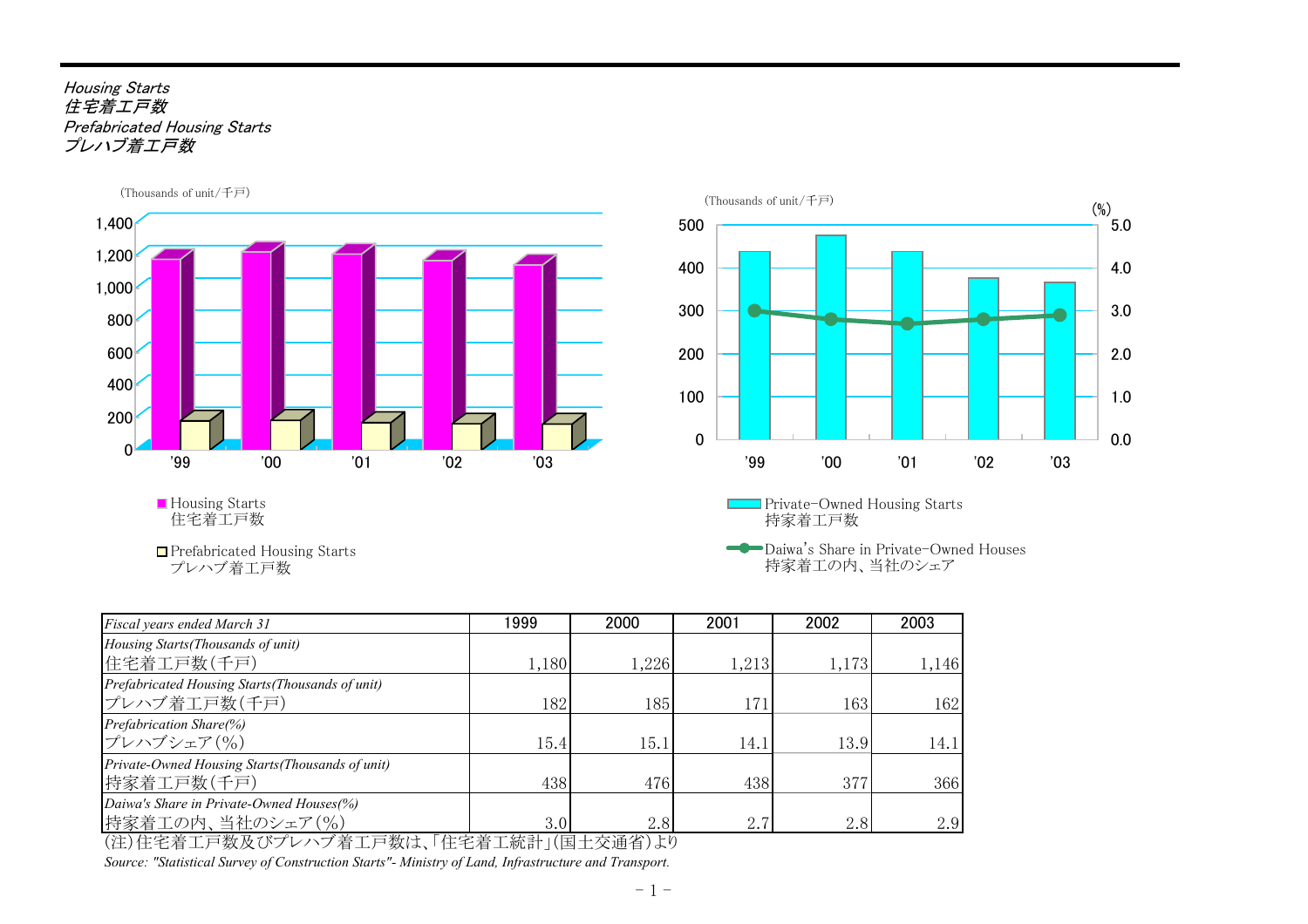#### Sales of Houses (In Number of Unit) 住宅販売戸数



| Fiscal years ended March 31                       | 1999   | 2000   | 2001   | 2002   | 2003   |
|---------------------------------------------------|--------|--------|--------|--------|--------|
| Sales of Houses (In Number of Unit)<br>住宅販売戸数(戸)  | 37.638 | 36.694 | 35,204 | 40,284 | 40,970 |
| Single-Family Houses (In Number of Unit)<br>戸建(戸) | 14,884 | 14,663 | 14,714 | 17,868 | 16,578 |
| Multi-Family Houses (In Number of Unit)<br>集合(戸)  | 22,754 | 22,031 | 20,490 | 22,416 | 24,392 |

(注)戸建住宅の販売戸数には、分譲住宅及びマンションの販売戸数を含んでいます。

*Also included in 'Single-family houses' is Condominium's Sales.*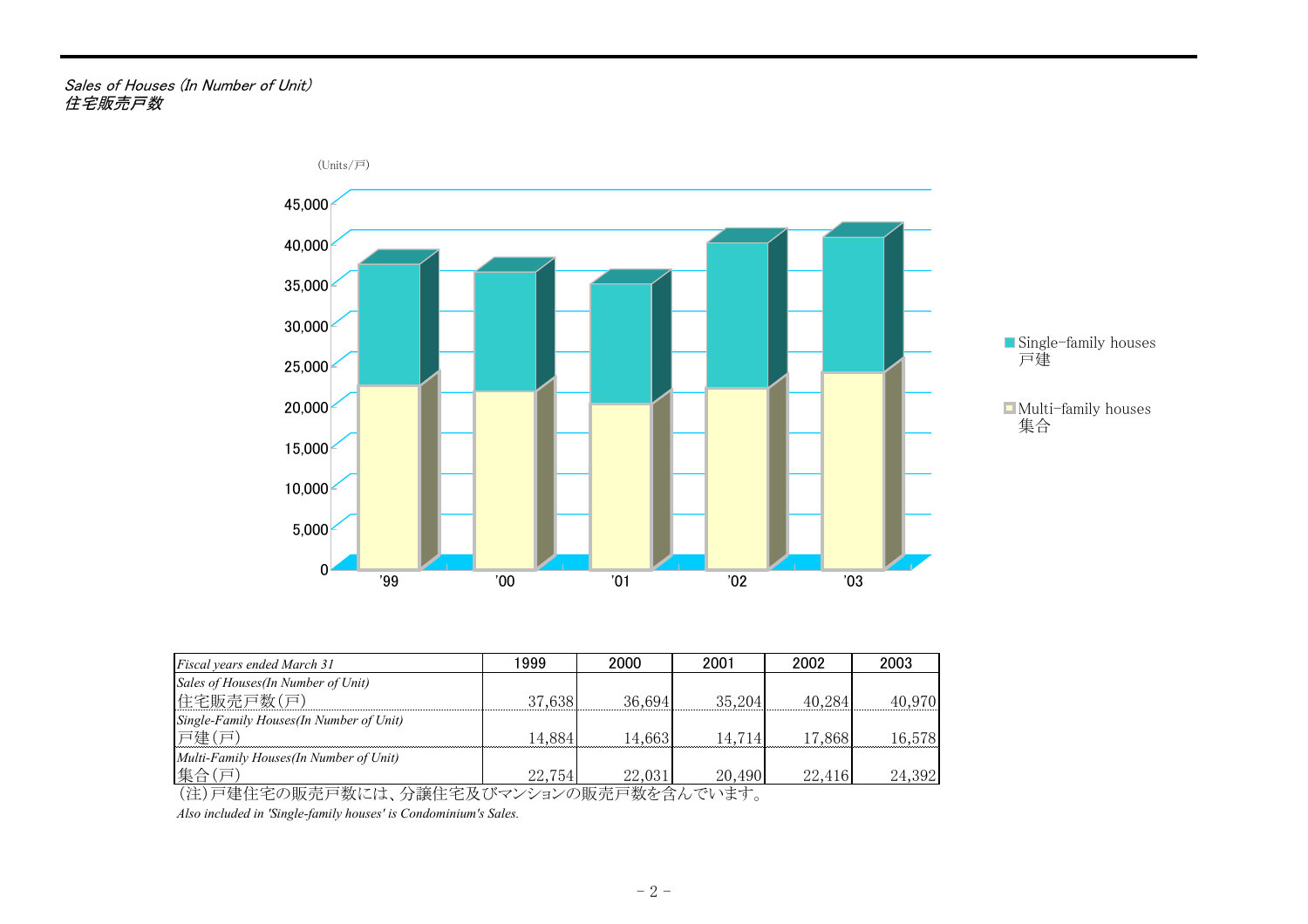#### ANALYSIS OF OPERATIONS 業績

Net Sales (left scale) 売上高(左メモリ) Operating Income ・ Ordinary Income ・ Net Income(Loss) (right scale) 営業利益・経常利益・税引利益(損失)(右メモリ)





| Fiscal years ended March 31                       | 1999    | 2000    | 2001      | 2002      | 2003      |
|---------------------------------------------------|---------|---------|-----------|-----------|-----------|
| Net Sales ( <i>¥Million</i> )                     |         |         |           |           |           |
| 壳上高(百万円)                                          | 896,005 | 951,072 | 1,016,236 | 1,197,924 | 1,184,543 |
| Operating Income ( <i>¥Million</i> )<br>営業利益(百万円) | 40,215  | 47,497  | 44,289    | 46,031    | 45,271    |
| Ordinary Income(Loss) ( ¥Million)<br>経常利益(百万円)    | 41,333  | 49,032  | 46,780    | 44,635    | 41,851    |
| Net Income(Loss) ( ¥Million)<br>税引利益(損失)(百万円)     | 16,699  | 17,450  | 6,256     | 5,216     | $-91,388$ |

CONSOLIDATED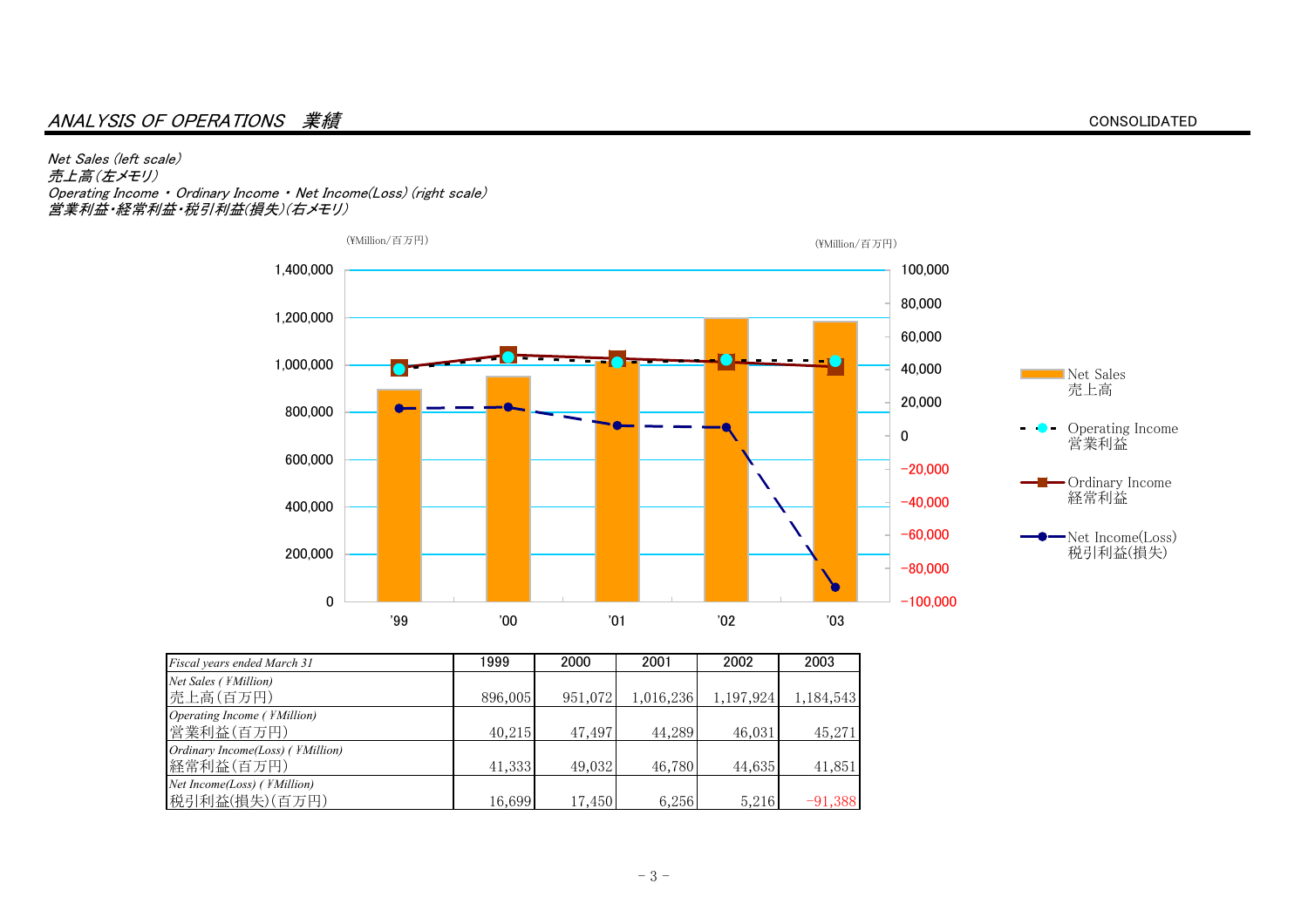### Sales by Segment **Sales by Segment**  $\blacksquare$



| Fiscal years ended March 31    |          | 2002      | 2003      |           | 2002     | 2003     |
|--------------------------------|----------|-----------|-----------|-----------|----------|----------|
|                                |          |           |           |           |          |          |
| Housing                        | 住宅事業     | 806,002   | 791,980   | 住宅事業      | 43,105   | 39,329   |
| <b>Commercial Construction</b> | 商業建築事業   | 260,784   | 248,013   | 商業建築事業    | 18,403   | 17,688   |
| <b>Resort Hotels</b>           | 観光事業     | 48,499    | 51,903    | 観光事業      | $-4,580$ | $-4,220$ |
| Home Center                    | ホームセンタ事業 | 45,462    | 52,159    | ホームセンター事業 | 301      | 305      |
| <i><b>Others</b></i>           | その他事業    | 89,228    | 97,116    | その他事業     | 2,520    | 2,573    |
| Total                          |          | 1,197,924 | 1,184,543 |           | 46,031   | 45,271   |



|           | 200      | 2MB      |
|-----------|----------|----------|
|           |          |          |
| 住宅事業      | 43,105   | 39,329   |
| 商業建築事業    | 18,403   | 17,688   |
| 観光事業      | $-4,580$ | $-4,220$ |
| ホームセンター事業 | 301      | 305      |
| その他事業     | 2,520    | 2,573    |
|           | റ്റ്യ    | 45,271   |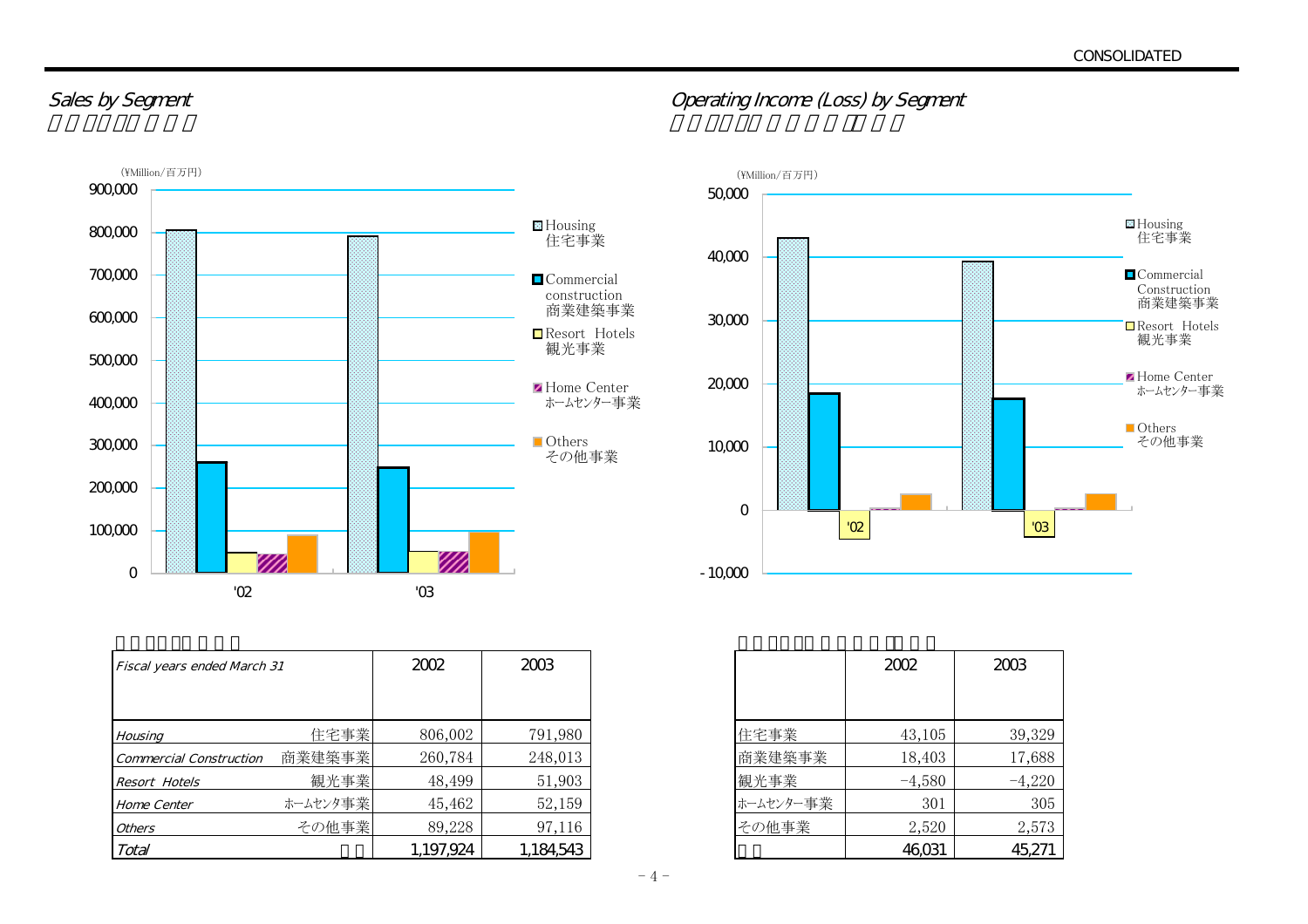#### ANALYSIS OF FINANCIAL POSITION 財政状態

#### Stockholders' Equity / Total Assets Liquid Ratio Liquid Ratio Liquid Ratio Liquid Ratio Liquid Ratio<br>株主資本比率 *株主資本比率*



 Fixed Assets / Stockholders' Equity 固定比率



Stockholders' Equity/Total Assets 株主資本比率

| Fiscal years ended March 31          | 1999  | 2000  | 2001  | 2002  | 2003  |
|--------------------------------------|-------|-------|-------|-------|-------|
|                                      |       |       |       |       |       |
| Stockholders' Equity/Total Assets(%) |       |       |       |       |       |
| 株主資本比率(%)                            | 63.4  | 62.9  | 57.6  | 49.1  | 44.2  |
| Liquid Ratio(%)                      |       |       |       |       |       |
| 流動比率(%)                              | 206.2 | 230.8 | 195.0 | 157.5 | 174.2 |
| Fixed Assets/Stockholders' Equity(%) |       |       |       |       |       |
| 固定比率(%)                              | 87.2  | 86.1  | 88.8  | 110.6 | 129.5 |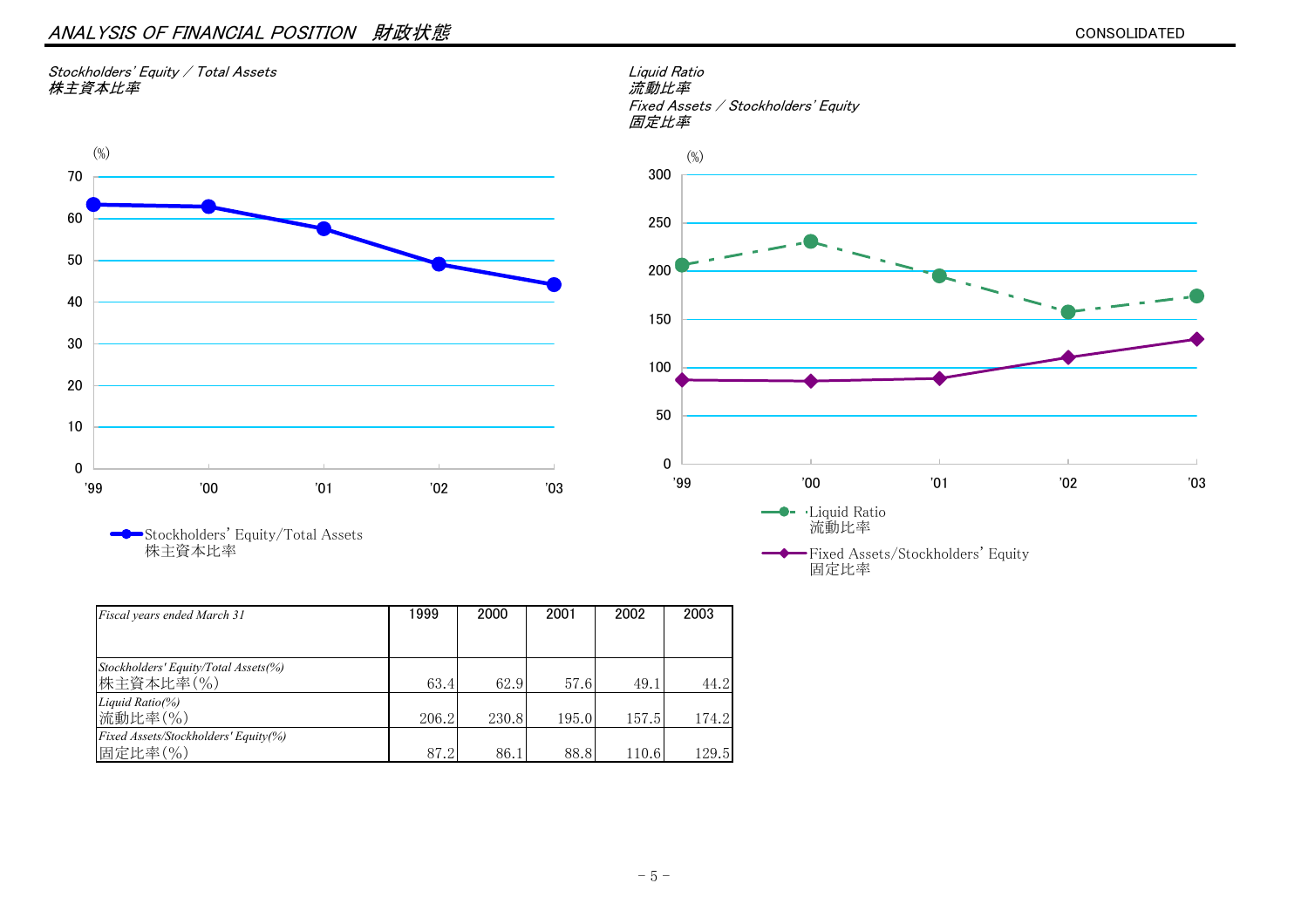

Return on Equity 株主資本税引利益率

| Return on Eauitv | Stockholders' Equity per Share (left scale) |
|------------------|---------------------------------------------|
| 株主資本税引利益率        | 一株当たり株主資本(左メモリ)                             |
|                  | Net Income (Loss) per Share (right scale)   |
|                  | 一株当たり利益(損失)(右メモリ)                           |



Net Income(Loss) per Share 一株当たり利益(損失)

| Fiscal years ended March 31                                | 1999    | 2000    | 2001    | 2002    | 2003      |
|------------------------------------------------------------|---------|---------|---------|---------|-----------|
|                                                            |         |         |         |         |           |
| Return on Equity(%)<br>株主資本税引利益率(%)                        | 2.8     | 2.9     | 1.0     | 0.9     | $-17.1$   |
| Stockholders' Equity per Share( \int \)<br>一株当たり株主資本(円)    | 1,151.1 | 1,188.6 | 1,182.0 | 1,066.6 | 884.6     |
| Net Income (Loss) per Share( $\angle$ #)<br>一株当たり利益(損失)(円) | 31.88   | 33.52   | 12.05   | 9.55    | $-167.06$ |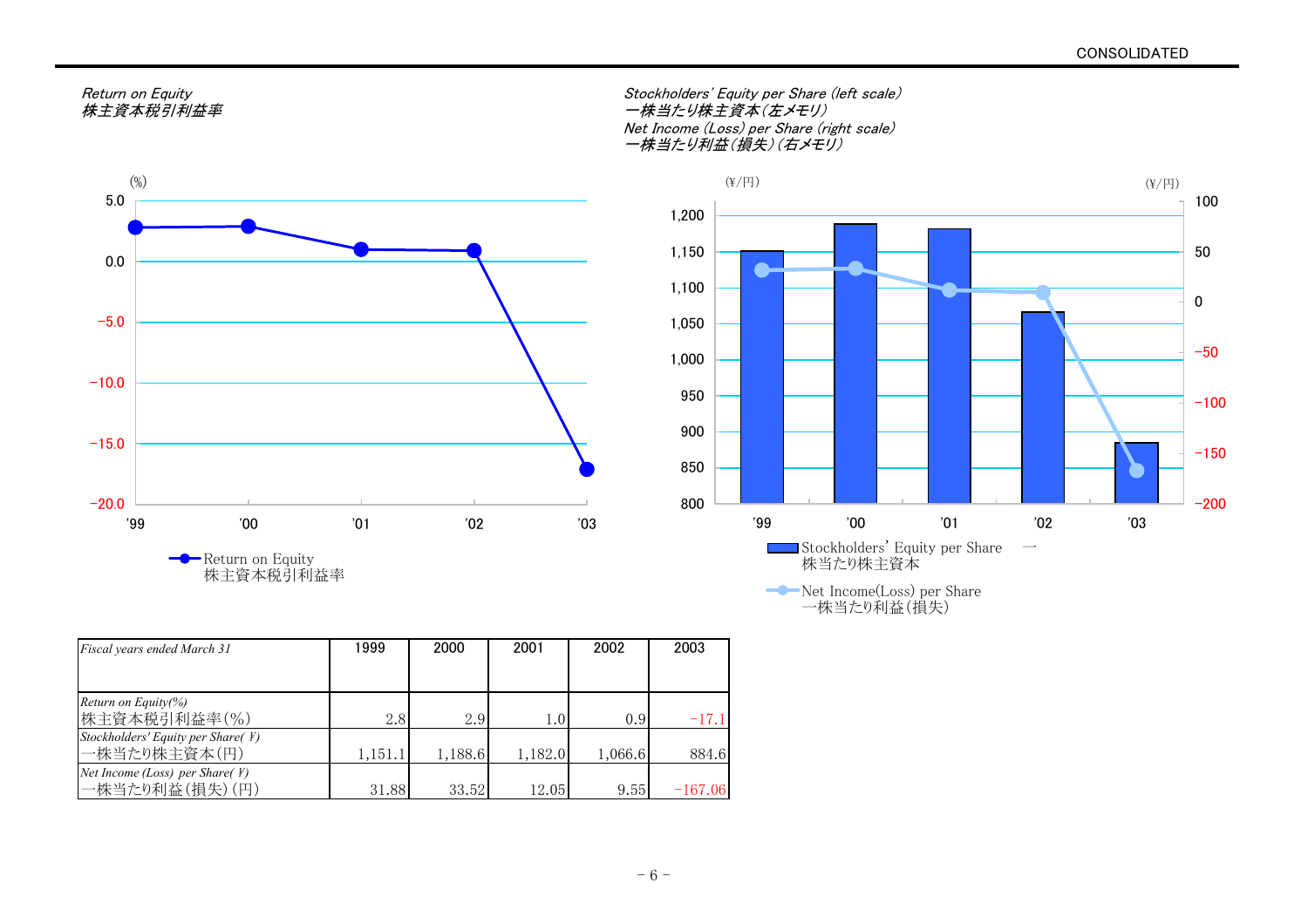#### Capital Expenditures Depreciation 設備投資額

## Depreciation<br>減価償却費



| Fiscal years ended March 31     | 2001                                                                                                                                                                                                                           | 2002   | 2003                                       |
|---------------------------------|--------------------------------------------------------------------------------------------------------------------------------------------------------------------------------------------------------------------------------|--------|--------------------------------------------|
|                                 |                                                                                                                                                                                                                                |        |                                            |
| Capital Expenditures( ¥Million) |                                                                                                                                                                                                                                |        |                                            |
| 設備投資額(百万円                       | 30,558                                                                                                                                                                                                                         | 64,432 |                                            |
|                                 |                                                                                                                                                                                                                                |        | ,,,,,,,,,,,,,,,,,,,,,,,,,,,,,<br>6,983<br> |
|                                 | 3,315                                                                                                                                                                                                                          | 11,934 |                                            |
|                                 | 2,215                                                                                                                                                                                                                          | 2,514  |                                            |
| ホームセンター事業                       | 1,494                                                                                                                                                                                                                          | 1,841  |                                            |
|                                 | 5,130                                                                                                                                                                                                                          | 3,996  |                                            |
| 全社                              | 1,696                                                                                                                                                                                                                          | 23,392 | 1,354                                      |
| Depreciation(¥Million)          |                                                                                                                                                                                                                                |        |                                            |
| 減価償却費(百万)                       | <u>19,731</u>                                                                                                                                                                                                                  | 20,882 |                                            |
|                                 |                                                                                                                                                                                                                                |        |                                            |
|                                 |                                                                                                                                                                                                                                | 2,122  |                                            |
|                                 |                                                                                                                                                                                                                                | 6,609  |                                            |
|                                 | 観光事業    127    127    127    127    127    127    128    129    129    129    129    129    129    129    12<br>   120    120    120    120    120    120    120    120    120    120    120    120    120    120    120    12 | 538    |                                            |
| その他事業                           | 4,739                                                                                                                                                                                                                          | 4,442  |                                            |
|                                 | 1,643                                                                                                                                                                                                                          | .791   |                                            |

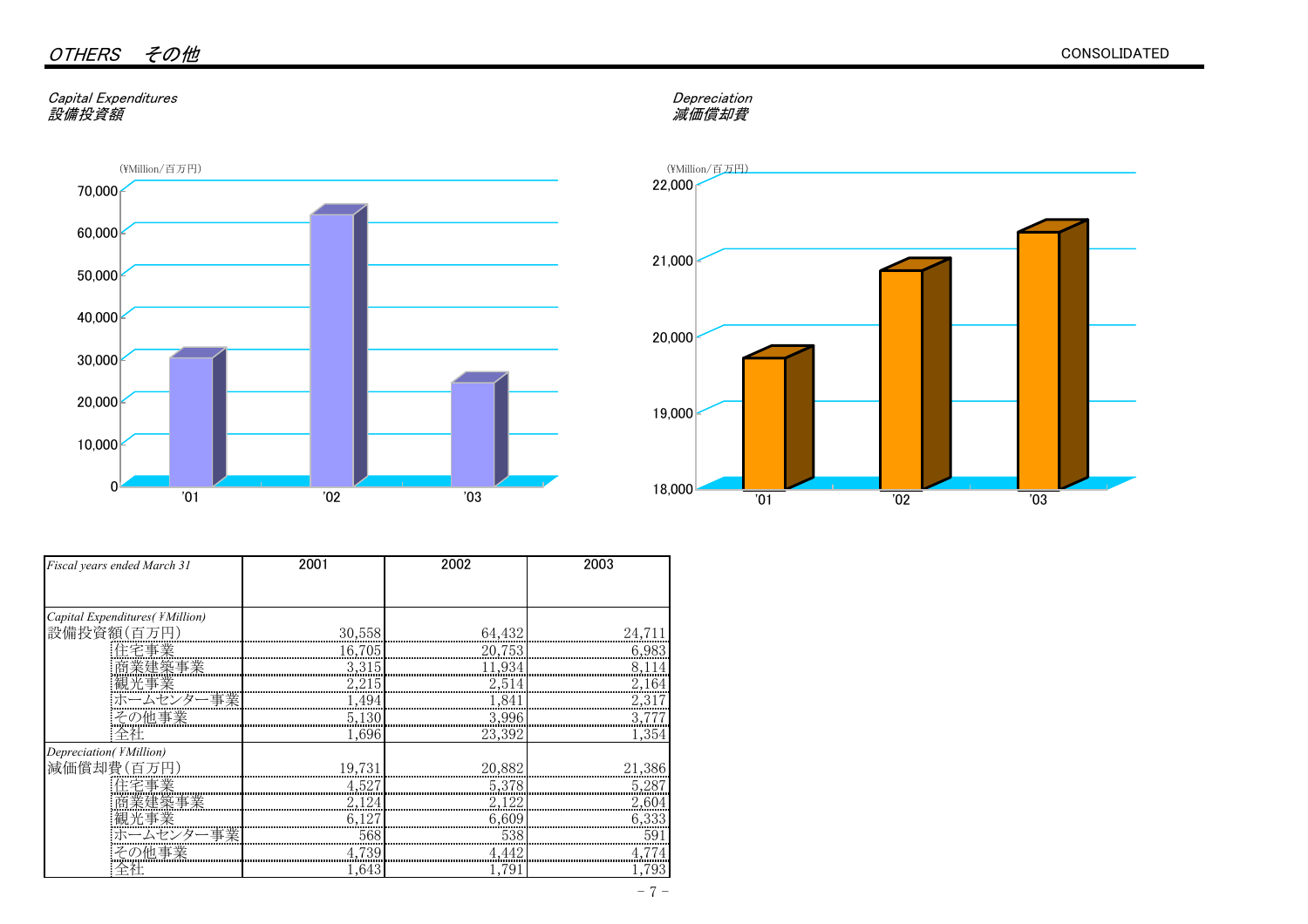#### FINANCIAL STATEMENTS 財務諸表

Consolidated Balance Sheets (\Million)

| March 31                                             |              | 1999     | 2000     | 2001      | 2002      | 2003      |
|------------------------------------------------------|--------------|----------|----------|-----------|-----------|-----------|
| <assets 資産の部=""></assets>                            |              |          |          |           |           |           |
| <b>Current Assets</b>                                | 流動資産         |          |          |           |           |           |
| Cash & Time Deposits                                 | 現預金          | 132,671  | 142,790  | 176,494   | 150,118   | 104,083   |
| Trade Notes & Accounts Receivable                    | 受取手形·売掛金     | 48,067   | 56,247   | 62,873    | 65,875    | 62,922    |
| Marketable Securities                                | 有価証券         | 3,331    |          | 37        | 179       | 201       |
| <i>Inventories</i>                                   | 棚卸資産         | 231,342  | 229,792  | 258,001   | 298,423   | 267,198   |
| Other                                                | その他の流動資産     | 10,289   | 22,584   | 25,513    | 29,983    | 35,860    |
| Allowance for Doubtful Accounts                      | 貸倒引当金        | $-2,124$ | $-2,150$ | $-1,757$  | $-1,765$  | $-1,971$  |
| <b>Total Current Assets</b>                          | 流動資産合計       | 423,578  | 449,266  | 521,163   | 542,814   | 468,295   |
| <b>Fixed Assets</b>                                  | 固定資産         |          |          |           |           |           |
| Tangible Fixed Assets                                | 有形固定資産       | 365,502  | 376,488  | 383,853   | 426,630   | 349,646   |
| Intangible Fixed Assets                              | 無形固定資産       | 1,403    | 3,619    | 4,814     | 7,488     | 7,509     |
| Investments & Other Assets                           | 投資等          | 159,081  | 151,543  | 156,626   | 210,194   | 268,990   |
| <b>Total Fixed Assets</b>                            | 固定資産合計       | 525,987  | 531,651  | 545,293   | 644,312   | 626,145   |
| <b>Translation Adjustment</b>                        | 為替換算調整勘定     | 1,136    | 975      |           |           |           |
| Total Assets                                         | 資産合計         | 950,701  | 981,893  | 1,066,457 | 1,187,127 | 1,094,441 |
| <liabilities 負債の部=""></liabilities>                  |              |          |          |           |           |           |
| <b>Current Liabilities</b>                           | 流動負債         |          |          |           |           |           |
| Trade Notes & Accounts Payable                       | 支払手形・買掛金     | 89,152   | 91,157   | 149,802   | 174,773   | 116,902   |
| Short-Term Bank Loans                                | 短期借入金        | 30,000   |          | 2,000     | 55,000    | 2,800     |
| Bonds Due within One Year                            | 一年内償還社債      |          |          | 2,005     |           |           |
| Accrued Income Taxes                                 | 未払法人税・事業税    | 3,847    | 13,350   | 13,200    | 2,378     | 8,419     |
| Other                                                | その他の流動負債     | 82,434   | 90,164   | 100,272   | 112,573   | 140,689   |
| <b>Total Current Liabilities</b>                     | 流動負債合計       | 205,434  | 194,672  | 267,280   | 344,725   | 268,811   |
| ong-Term Liabilities                                 | 固定負債         |          |          |           |           |           |
| <b>Bonds</b>                                         | 社債           | 2,450    | 2,090    |           | 2,000     | 2,000     |
| Long-Term Bank Loans                                 | 長期借入金        |          |          | 1,000     |           | 1,237     |
| Other                                                | その他の固定負債     | 139,510  | 144,198  | 160,855   | 234,048   | 315,951   |
| Total Long-Term Liabilities                          | 固定負債合計       | 141,960  | 146,288  | 161,855   | 236,048   | 319,188   |
| <b>Total Liabilities</b>                             | 負債合計         | 347,395  | 340,961  | 429,135   | 580,773   | 588,000   |
| Minority Interests                                   | 少数株主持分       | 245      | 23,510   | 23,454    | 23,915    | 22,756    |
| <stockholders' equity="" 資本の部=""></stockholders'>    |              |          |          |           |           |           |
| Common Stock                                         | 資本金          | 108,781  | 108,781  | 108,781   | 110,120   | 110,120   |
| Additional Paid-in Capital                           | 資本準備金        | 122,041  | 122,041  | 122,041   | 147,755   |           |
| Capital Reserve                                      | 資本剰余金        |          |          |           |           | 147,755   |
| <b>Retained Earnings</b>                             | 連結剰余金        | 372,240  | 390,206  | 387,594   | 387,590   |           |
| <b>Retained Earnings</b>                             | 利益剰余金        |          |          |           |           | 289,840   |
| <b>Land Revaluation Surplus</b>                      | 土地再評価差額金     |          |          |           | $-59,909$ | $-60,408$ |
| Net unrealized Gain on Available-for-Sale Securities | その他有価証券評価差額金 |          |          |           | 1,357     | 776       |
| Cumulative Translation Adjustment                    | 為替換算調整勘定     |          |          | $-927$    | $-808$    | $-881$    |
| Treasury Stock-at Cost                               | 自己株式         | $-2$     | $-3,607$ | $-3,621$  | $-3,667$  | $-3,517$  |
| Total Stockholders' Equity                           | 資本合計         | 603,060  | 617,421  | 613,867   | 582,438   | 483,684   |
| Total Liabilities & Stockholders' Equity             | 負債·資本合計      | 950,702  | 981,893  | 1,066,457 | 1,187,127 | ,094,441  |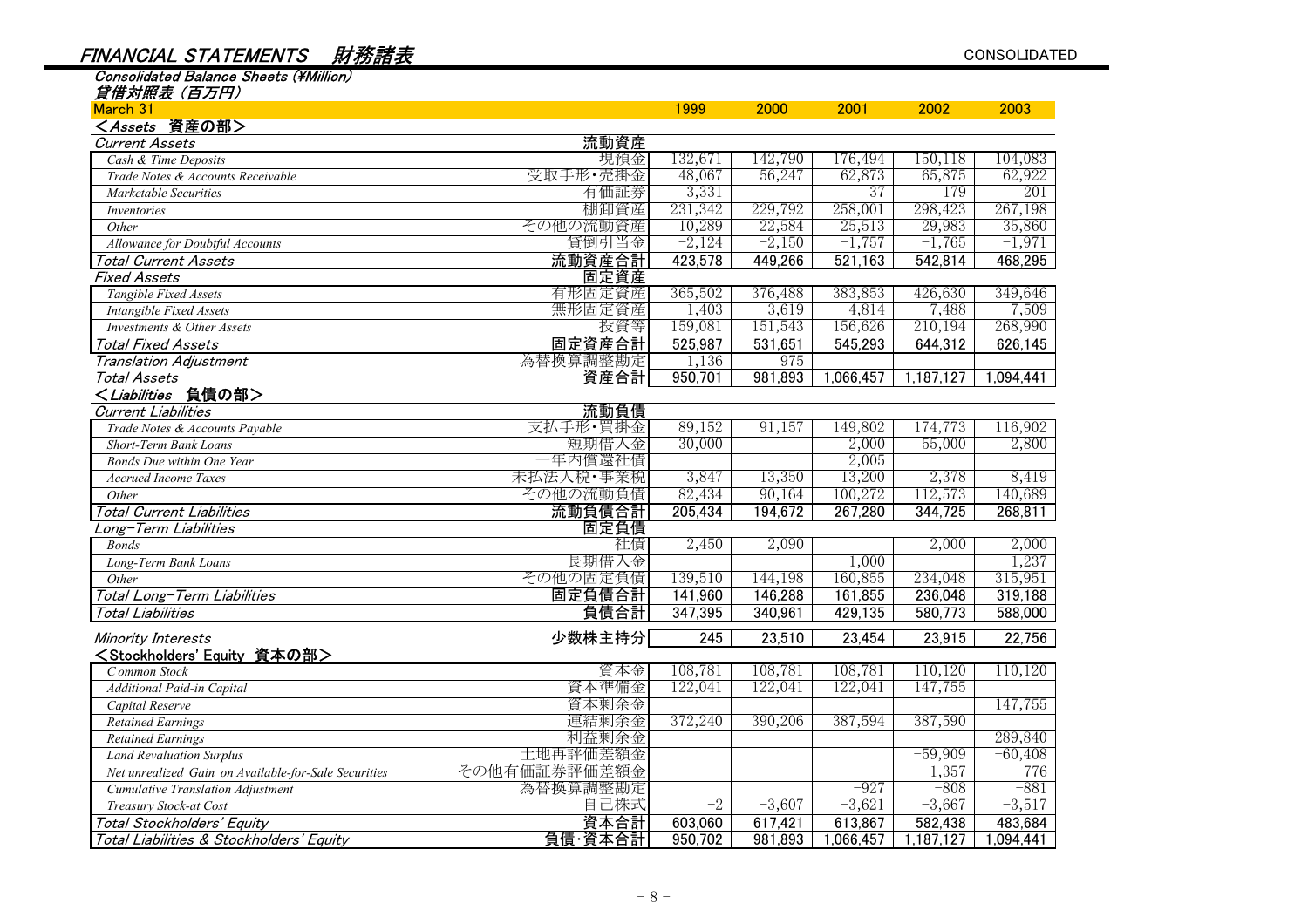#### Consolidated Statements of Income (¥Million)

#### 損益計算書 (百万円)

| <b>Years Ended March 31</b>                                                                                                          |                  | 1999    | 2000    | 2001     | 2002      | 2003        |
|--------------------------------------------------------------------------------------------------------------------------------------|------------------|---------|---------|----------|-----------|-------------|
| <operating &="" expenses<="" income="" th=""><th>営業損益の部&gt;</th><th></th><th></th><th></th><th></th><th></th></operating>            | 営業損益の部>          |         |         |          |           |             |
| Net Sales                                                                                                                            | 売上高              | 896,005 | 951,072 | ,016,236 | 1,197,924 | 1,184,543   |
| Cost of Sales                                                                                                                        | 売上原価             | 691,317 | 736,309 | 794,170  | 945,473   | 936,860     |
| Selling, General & Administrative Expenses                                                                                           | 販管費              | 164,472 | 167,266 | 177,776  | 206,419   | 202,411     |
| Operating Income                                                                                                                     | 営業利益             | 40,215  | 47,497  | 44,289   | 46,031    | 45,271      |
| <non-operationg &="" expenses<="" income="" td=""><td>営業外損益の部&gt;</td><td></td><td></td><td></td><td></td><td></td></non-operationg> | 営業外損益の部>         |         |         |          |           |             |
| Interest & Dividend Income                                                                                                           | 受取利息・配当金         | 2,001   | 910     | 796      | 568       | 546         |
| Equity in Earning of Associated Companies                                                                                            | 持分法による投資利益       | 530     | 752     | 933      | 1,051     | 277         |
| <b>Interest Expenses</b>                                                                                                             | 支払利息·社債利息        | 827     | 434     | 298      | 1,348     | 722         |
| Ordinary Income                                                                                                                      | 経常利益             | 41,333  | 49,032  | 46,780   | 44,635    | 41,851      |
| Income(Loss) before Taxes                                                                                                            | 税金等調整前当期純利益(純損失) | 21,414  | 32,123  | 12,796   | 9,538     | $-155, 157$ |
| <b>Income Taxes</b>                                                                                                                  | 法人税等             | 4,652   | 14,014  | 5,731    | 3,720     | $-63,577$   |
| Minority Income (Loss)                                                                                                               | 少数株主利益(損失)       | 62      | 659     | 808      | 600       | $-191$      |
| Equity in Earning of Associated Companies                                                                                            | 持分法投資損益          |         |         |          |           |             |
| Net Income (Loss)                                                                                                                    | 当期純利益(純損失)       | 16,699  | 17,450  | 6,256    | 5,216     | $-91,388$   |
|                                                                                                                                      |                  |         |         |          |           |             |
| Net Income (Loss) per Share $(F)$                                                                                                    | 一株当たり利益(損失)(円)   | 31.88   | 33.52   | 12.05    | 9.55      | $-167.06$   |
| Cash Dividends per Share $($ \int })                                                                                                 | 一株当たり配当金(円)      | 17.00   | 17.00   | 17.00    | 10.00     | 10.00       |
| Pay-out Ratio (%)                                                                                                                    | 配当性向(%)          | 53.3    | 50.7    | 141.1    | 104.7     | $-6.0$      |
|                                                                                                                                      |                  |         |         |          |           |             |
| Non-Operating Inc. & Exp.-Net                                                                                                        | 金融収支             | 1,174   | 476     | 497      | $-779$    | $-176$      |
| Number of Outstanding Shares (Thousands of Share)                                                                                    | 発行済株式数(千株)       | 523,893 | 519,441 | 519,340  | 546,054   | 546,816     |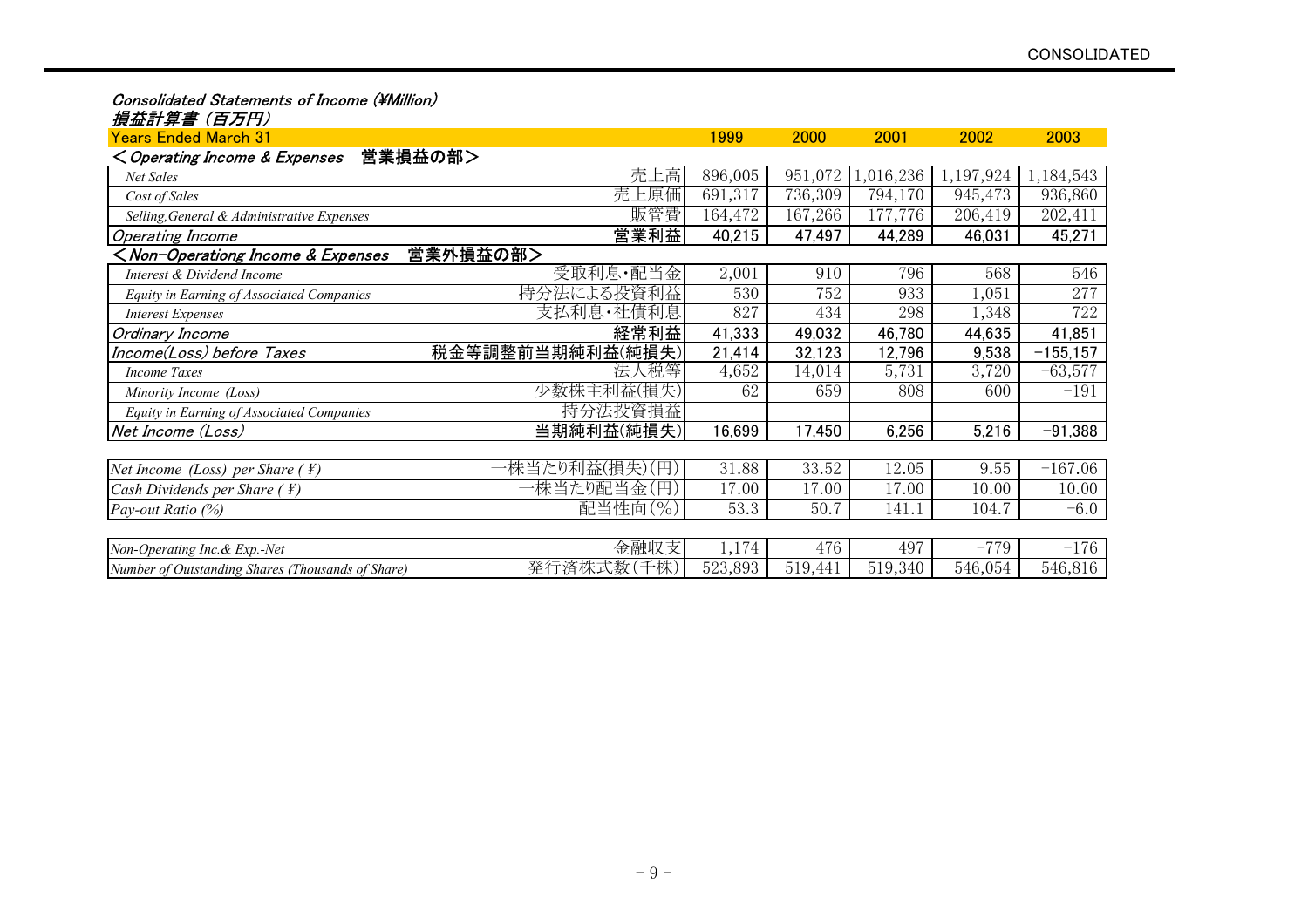#### Consolidated Statements of Sharehoiders' Equity (¥Million)

剰余金計算書(百万円)

|                                                    |       | Outstanding<br>Number of<br>Shares of<br>Common Stock<br>(Thousands) | Common Stock | Additional<br>Paid-in<br>Capital | Capital<br>Reserve | Retained<br>Earnings            | Retained<br>Earnings |
|----------------------------------------------------|-------|----------------------------------------------------------------------|--------------|----------------------------------|--------------------|---------------------------------|----------------------|
|                                                    |       | 発行済株式総数<br>(千株)                                                      | 資本金          | 資本準備金                            | 資本剰余金              | 連結剰余金                           | 利益剰余金                |
| Balance, March 31, 1998                            |       | 523,893                                                              | 108,781      | 122,041                          |                    | 364,609                         |                      |
| Net Income                                         | 当期純利益 |                                                                      |              |                                  |                    | 16,699                          |                      |
| Cash Dividends, ¥17.0per Share                     | 株主配当金 |                                                                      |              |                                  |                    | 8,906                           |                      |
| Bonuses to Directors and Corporate Auditors        | 役員賞与金 |                                                                      |              |                                  |                    | 161                             |                      |
| Other                                              | その他   |                                                                      |              |                                  |                    |                                 |                      |
| Balance, March 31, 1999                            |       | 523,893                                                              | 108,781      | 122,041                          |                    | 372,240                         |                      |
| Net Income                                         | 当期純利益 |                                                                      |              |                                  |                    | 17,450                          |                      |
| Cash Dividends, ¥17.0per Share                     | 株主配当金 |                                                                      |              |                                  |                    | 8,867                           |                      |
| <b>Bonuses to Directors and Corporate Auditors</b> | 役員賞与金 |                                                                      |              |                                  |                    | 54                              |                      |
| Other                                              | その他   | 4,452                                                                |              |                                  |                    | 9,437                           |                      |
| Balance, March 31, 2000                            |       | 519,441                                                              | 108,781      | 122,041                          |                    | 390,206                         |                      |
| Net Income                                         | 当期純利益 |                                                                      |              |                                  |                    | 6,256                           |                      |
| Cash Dividends, ¥17.0per Share                     | 株主配当金 |                                                                      |              |                                  |                    | 8,830                           |                      |
| <b>Bonuses to Directors and Corporate Auditors</b> | 役員賞与金 |                                                                      |              |                                  |                    | 37 <sup>2</sup>                 |                      |
| Other                                              | その他   | 101                                                                  |              |                                  |                    |                                 |                      |
| Balance, March 31, 2001                            |       | 519,340                                                              | 108,781      | 122,041                          |                    | 387,594                         |                      |
| Net Income                                         | 当期純利益 |                                                                      |              |                                  |                    | 5,216                           |                      |
| Cash Dividends, ¥17.0per Share                     | 株主配当金 |                                                                      |              |                                  |                    | 8,828                           |                      |
| <b>Bonuses to Directors and Corporate Auditors</b> | 役員賞与金 |                                                                      |              |                                  |                    | 54                              |                      |
| Other                                              | その他   | 26,714                                                               | 1,339)       | 25,714)                          |                    | 3,663                           |                      |
| Balance, March31,2002                              |       | 546,054                                                              | 110,120      | 147,755                          |                    | 387,590                         |                      |
| Net Loss                                           | 当期純損失 |                                                                      |              |                                  |                    | $\hspace{0.1mm}-\hspace{0.1mm}$ | 91,388)              |
| Cash Dividends, ¥10.0per Share                     | 株主配当金 |                                                                      |              |                                  |                    | $\overline{\phantom{0}}$        | 5,460)               |
| <b>Bonuses to Directors and Corporate Auditors</b> | 役員賞与金 |                                                                      |              |                                  |                    | $\overline{\phantom{0}}$        | 18 <sup>2</sup>      |
| Other                                              | その他   | 762                                                                  |              |                                  |                    | $\qquad \qquad$                 | 883                  |
| Balance, March 31, 2003                            |       | 546,816                                                              | 110,120      | $\overline{\phantom{a}}$         | 147,755            | $=$                             | 289,840              |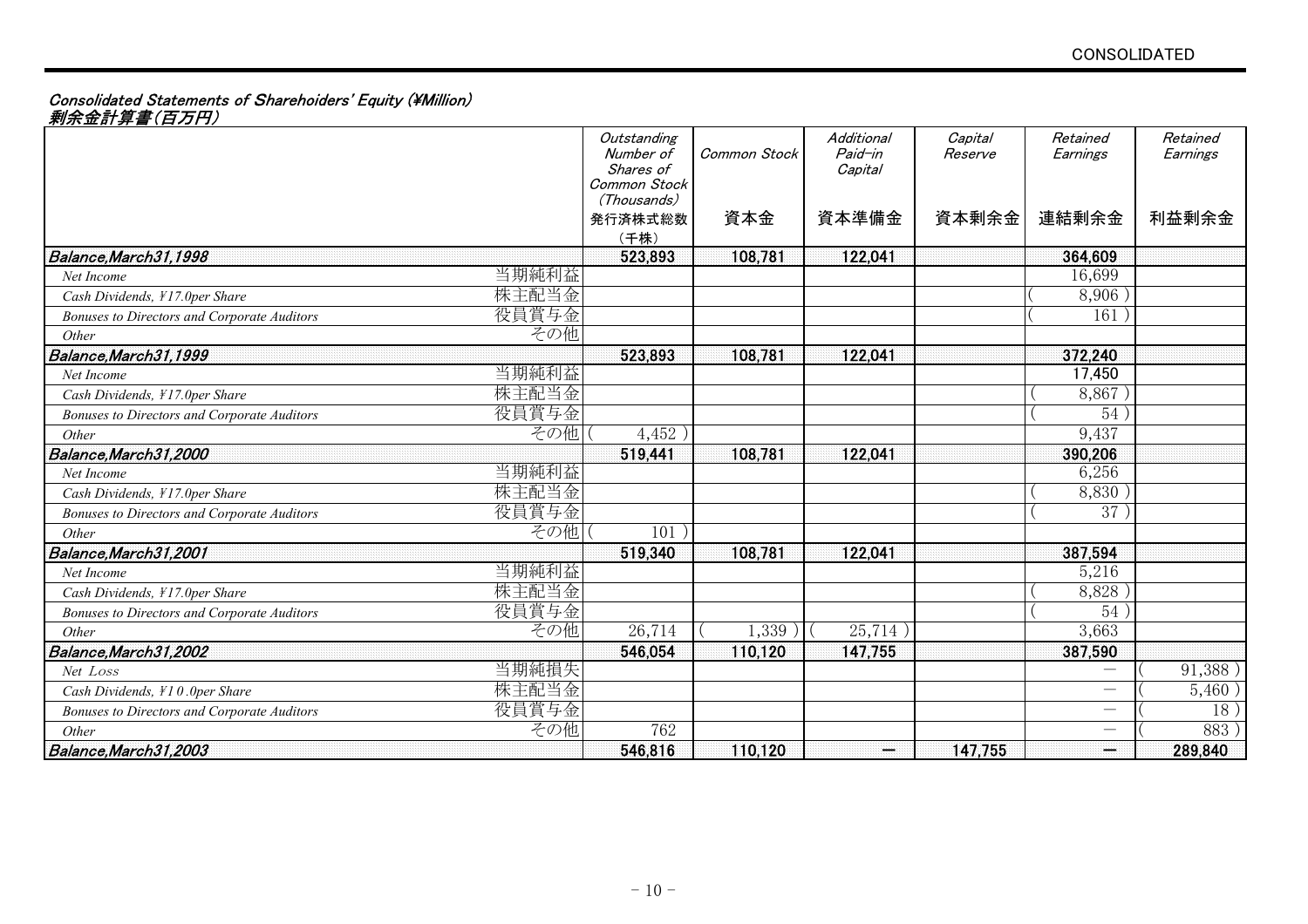#### 【住宅事業 Housing】

Units under Management 住宅管理戸数の推移



|                                       |        |        |        |        | コロエロコエ ハノヘルロ アトロエル ノハ           | <b>TT,VIJ</b> | $JU$ . $U/U$ |
|---------------------------------------|--------|--------|--------|--------|---------------------------------|---------------|--------------|
| Fiscal years ended March 31           | 2000   | 2001   | 2002   | 2003   | 般<br>理<br>管                     | 22,115        |              |
|                                       |        |        |        |        |                                 | 66.934        |              |
|                                       |        |        |        |        | ※自社所有物件を含む including own assets |               |              |
| Managemennt of Rental Apartment Units |        |        |        |        |                                 |               |              |
| 賃貸住宅管理戸数(大和リビング㈱)                     | 35,276 | 46,057 | 57,311 | 66.934 | ■ 分譲型マンション管理戸数(㈱ダイワサービス)        |               |              |
| Management of Condominium Units       |        |        |        |        |                                 | 棟数            | 戸数           |
| 分譲型マンション管理戸数(㈱ダイワサービス)                | 24,874 | 27,981 | 34,162 | 36,207 | 管理組合からの受託                       | 675           | 36,207       |

#### ■ 賃貸住宅管理戸数(大和リビング㈱)

|             |                                  | 民率                    |
|-------------|----------------------------------|-----------------------|
| -≫          | 1 Q                              | $6\%$<br>$\mathbf{H}$ |
| 管<br>設<br>理 | 115<br>$\omega\Delta$ , $\Gamma$ |                       |
| -<br>빍<br>≘ | 66.934                           |                       |

#### ■ 分譲型マンション管理戸数(㈱ダイワサービス)

| $\overline{\phantom{a}}$<br>--<br>$-$<br>u<br>٠<br>-<br>.<br>- | ◡ | $\sim$ $\sim$ |
|----------------------------------------------------------------|---|---------------|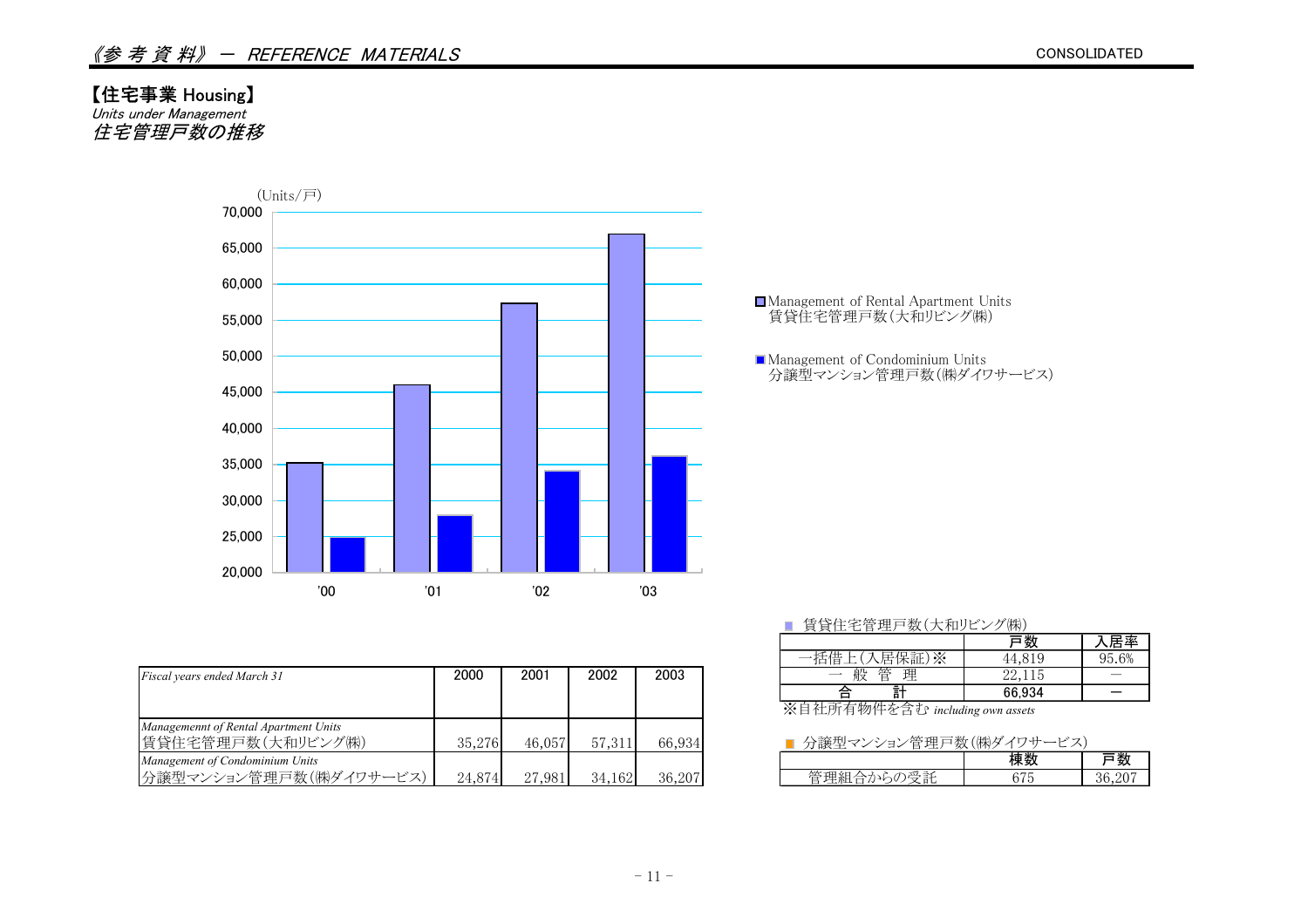#### Condominiums-マンション事業

#### 受注高の状況(百万円) - Order Received(\Million)

| <b>Division</b> |       |            | 2002         |               |                | <b>Division</b> | 2003  |            |              |               |                |
|-----------------|-------|------------|--------------|---------------|----------------|-----------------|-------|------------|--------------|---------------|----------------|
| 区<br>地          | 戸数    | 専有面積       | 金額           | 平均専有面積        | 平均受注金額         | 地 区             | 戸数    | 専有面積       | 金額           | 平均専有面積        | 平均受注金額         |
|                 | Units | Floor Area | Total Amount | Area per Unit | Order per Unit |                 | Units | Floor Area | Total Amount | Area per Unit | Order per Unit |
| Hokkaido        |       |            |              |               |                | Hokkaido        |       |            |              |               |                |
| 北海道             | 342   | 42,265     | 9,937        | 123.58        | 29.1           | 北海道             | 246   | 24,756     | 7,101        | 100.63        | 28.9           |
| Tohoku          |       |            |              |               |                | Tohoku          |       |            |              |               |                |
| 北<br>東          | 618   | 47,587     | 15,086       | 77.00         | 24.4           | 東北              | 533   | 41,622     | 13,202       | 78.09         | 24.8           |
| Kanto           |       |            |              |               |                | Kanto           |       |            |              |               |                |
| 東<br>関          | 1,241 | 96,816     | 53,088       | 78.01         | 42.8           | 関東              | 1,177 | 83,849     | 46,251       | 71.24         | 39.3           |
| Chubu           |       |            |              |               |                | Chubu           |       |            |              |               |                |
| 部<br>中          | 534   | 46,940     | 16,481       | 87.90         | 30.9           | 部<br>中          | 407   | 34,861     | 11,279       | 85.65         | 27.7           |
| Kinki           |       |            |              |               |                | Kinki           |       |            |              |               |                |
| 畿<br>近          | ,239  | 96,119     | 34,656       | 77.58         | 28.0           | 近畿              | 1,521 | 111,805    | 41,244       | 73.51         | 27.1           |
| Chugoku         |       |            |              |               |                | Chugoku         |       |            |              |               |                |
| 国<br>中          | 75    | 5,871      | 2,054        | 78.28         | 27.4           | 中 国             | 92    | 7,257      | 2,473        | 78.88         | 26.9           |
| Kyusyu          |       |            |              |               |                | Kyusyu          |       |            |              |               |                |
| 九州              | 253   | 22,791     | 8,411        | 90.08         | 33.2           | 九州              | 232   | 20,588     | 7,711        | 88.74         | 33.2           |
| Total           |       |            |              |               |                | Total           |       |            |              |               |                |
| 計<br>合          | 4,302 | 358,390    | 139,713      | 83.31         | 32.5           | 計<br>合          | 4,208 | 324,738    | 129,262      | 77.17         | 30.7           |

売上高の状況(百万円) - Sales(\Million)

| <b>Division</b> |       |            | 2002         |               |                | <b>Division</b> | 2003  |            |              |               |                |
|-----------------|-------|------------|--------------|---------------|----------------|-----------------|-------|------------|--------------|---------------|----------------|
| 地 区             | 戸数    | 専有面積       | 金額           | 平均専有面積        | 平均売上金額         | 地 区             | 戸数    | 専有面積       | 金額           | 平均専有面積        | 平均売上金額         |
|                 | Units | Floor Area | Total Amount | Area per Unit | Sales per Unit |                 | Units | Floor Area | Total Amount | Area per Unit | Sales per Unit |
| Hokkaido        |       |            |              |               |                | Hokkaido        |       |            |              |               |                |
| 北海道             | 617   | 59,795     | 16,807       | 96.91         | 27.2           | 北海道             | 353   | 35,708     | 9,801        | 101.16        | 27.8           |
| Tohoku          |       |            |              |               |                | Tohoku          |       |            |              |               |                |
| 東北              | 669   | 52,064     | 16,720       | 77.82         | 25.0           | 東北              | 608   | 48,091     | 15,239       | 79.10         | 25.1           |
| Kanto           |       |            |              |               |                | Kanto           |       |            |              |               |                |
| 関東              | 1,319 | 105,193    | 53,582       | 79.75         | 40.6           | 関東              | 1,064 | 76,669     | 45,302       | 72.06         | 42.6           |
| Chubu           |       |            |              |               |                | Chubu           |       |            |              |               |                |
| 部<br>中          | 538   | 47,812     | 16,297       | 88.87         | 30.3           | 中部              | 425   | 36,232     | 12,000       | 85.25         | 28.2           |
| Kinki           |       |            |              |               |                | Kinki           |       |            |              |               |                |
| 畿<br>近          | 1,096 | 83,230     | 29,374       | 75.94         | 26.8           | 近畿              | 1,432 | 114,604    | 41,323       | 80.03         | 28.9           |
| Chugoku         |       |            |              |               |                | Chugoku         |       |            |              |               |                |
| 国<br>中          | 52    | 4,061      | 1,397        | 78.10         | 26.9           | 国<br>中          | 104   | 8,317      | 2,772        | 79.97         | 26.7           |
| Kyusyu          |       |            |              |               |                | Kyusyu          |       |            |              |               |                |
| 九州              | 281   | 25,455     | 8,837        | 90.59         | 31.4           | 九 州             | 267   | 24,033     | 9,118        | 90.01         | 34.1           |
| <b>Total</b>    |       |            |              |               |                | Total           |       |            |              |               |                |
| 計<br>合          | 4,572 | 377,610    | 143,014      | 82.59         | 31.3           | 計<br>合          | 4,253 | 343,654    | 135,554      | 80.80         | 31.9           |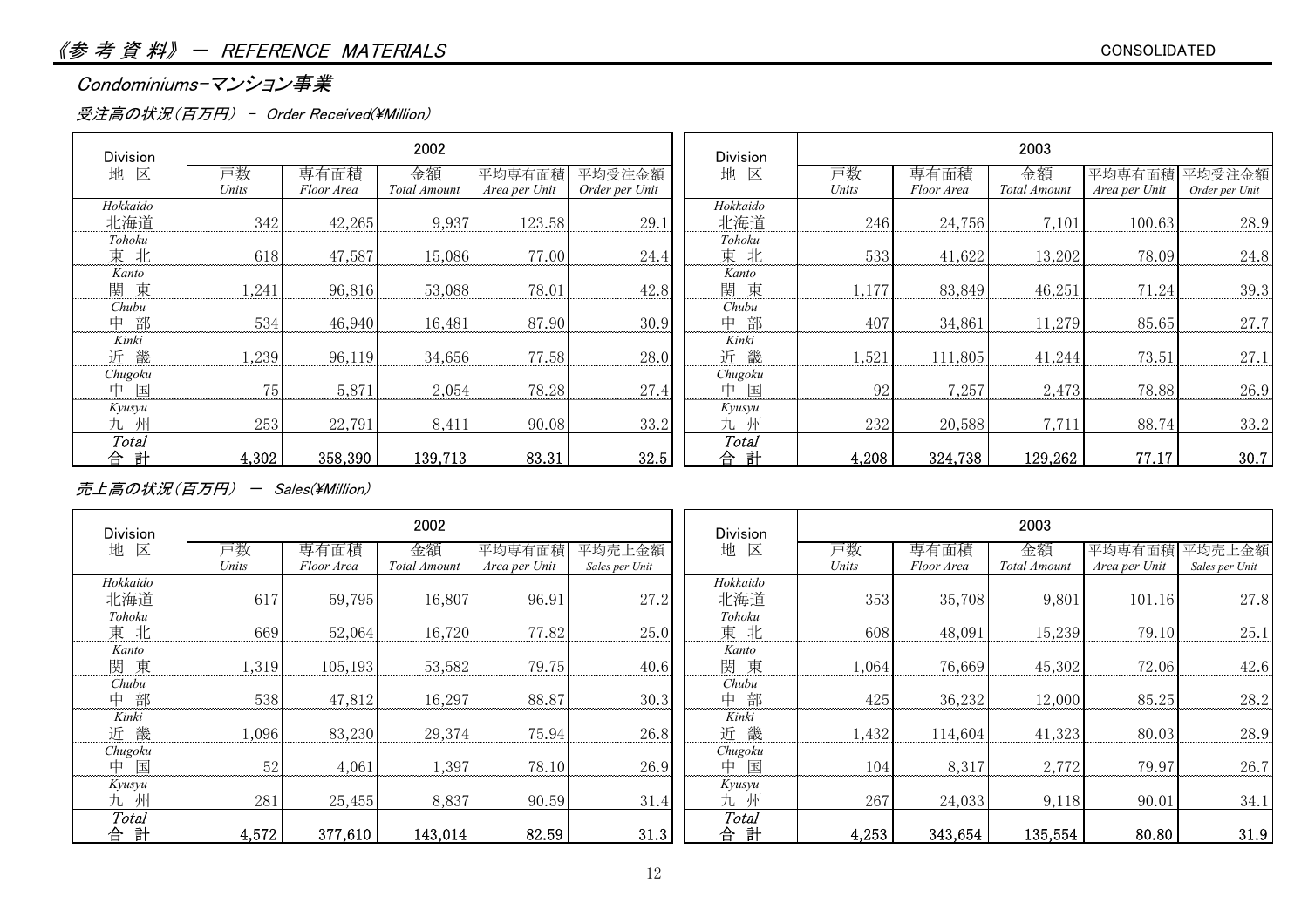#### Condominiums-マンション事業

#### 新規販売の状況(百万円) - Selling Newly-Started(\Million)

| Division          |             |                    | 2002                        |                         |                          | <b>Division</b>        | 2003        |                    |                             |                         |                          |
|-------------------|-------------|--------------------|-----------------------------|-------------------------|--------------------------|------------------------|-------------|--------------------|-----------------------------|-------------------------|--------------------------|
| 区<br>地            | 戸数<br>Units | 専有面積<br>Floor Area | 総販売価額<br><b>Total Sales</b> | 平均専有面積<br>Area per Unit | 平均販売価額<br>Price per Unit | 地 区                    | 戸数<br>Units | 専有面積<br>Floor Area | 総販売価額<br><b>Total Sales</b> | 平均専有面積<br>Area per Unit | 平均販売価額<br>Price per Unit |
| Hokkaido<br>北海道   | 398         | 40,953             | 11,789                      | 102.90                  | 29.6                     | Hokkaido<br>北海道        | 156         | 14,173             | 4,048                       | 90.85                   | 25.9                     |
| Tohoku<br>北<br>東  | 551         | 43,179             | 14,288                      | 78.36                   | 25.9                     | Tohoku<br>東 北          | 568         | 43,508             | 14,797                      | 76.60                   | 26.1                     |
| Kanto<br>東<br>関   | ,202        | 88,961             | 50,128                      | 74.01                   | 41.7                     | Kanto<br>東<br>関        | 1,395       | 99,905             | 59,753                      | 71.62                   | 42.8                     |
| Chubu<br>部<br>中   | 563         | 49,017             | 17,443                      | 87.06                   | 31.0                     | Chubu<br>部<br>中        | 373         | 32,447             | 10,753                      | 86.99                   | 28.8                     |
| Kinki<br>畿<br>近   | 1,416       | 118,546            | 47,217                      | 83.72                   | 33.3                     | Kinki<br>畿<br>近        | 835         | 64,329             | 26,074                      | 77.04                   | 31.2                     |
| Chugoku<br>国<br>中 | 79          | 6,133              | 2,221                       | 77.63                   | 28.1                     | Chugoku<br>国<br>中      | 66          | 5,244              | 2,158                       | 79.45                   | 32.7                     |
| Kyusyu<br>九 州     | 297         | 26,449             | 10,312                      | 89.05                   | 34.7                     | Kyusyu<br>九州           | 210         | 18,223             | 6,749                       | 86.78                   | 32.1                     |
| Total<br>計<br>合   | 4,506       | 373,239            | 153,399                     | 82.83                   | 34.0                     | <b>Total</b><br>計<br>合 | 3,603       | 277,830            | 124,332                     | 77.11                   | 34.5                     |

#### 完成在庫の状況(百万円) - Stock Completed Construction(\Million)

|                 |                | 2002       |                      |               |                 |
|-----------------|----------------|------------|----------------------|---------------|-----------------|
| <b>Division</b> |                |            | As of March 31, 2002 |               | <b>Division</b> |
| 地 区             | 戸数             | 専有面積       | 金額                   | 平均専有面積        | 地<br>区          |
|                 | Units          | Floor Area | Cost Price           | Area per Unit |                 |
| Hokkaido        |                |            |                      |               | Hokkaido        |
| 北海道             | 33             | 3,404      | 855                  | 103.2         | 北海道             |
| Tohoku          |                |            |                      |               | Tohoku          |
| 東 北             | 71             | 5,456      | 1,366                | 76.8          | 東 北             |
| Kanto           |                |            |                      |               | Kanto           |
| 関<br>東          | 122            | 10,187     | 4,332                | 83.5          | 東<br>関          |
| Chubu           |                |            |                      |               | Chubu           |
| 部<br>中          | 64             | 5,593      | 1,383                | 87.4          | 部<br>中          |
| Kinki           |                |            |                      |               | Kinki           |
| 近畿              | 327            | 25,634     | 8,615                | 78.4          | 畿<br>近          |
| Chugoku         |                |            |                      |               | Chugoku         |
| 中<br>国          | $\overline{7}$ | 699        | 197                  | 99.9          | 中<br>国          |
| Kyusyu          |                |            |                      |               | Kyusyu          |
| 州<br>九          | 30             | 2,670      | 885                  | 89.0          | 州<br>九          |
| Total           |                |            |                      |               | Total           |
| 計<br>台          | 654            | 53,643     | 17,632               | 82.0          | 計<br>合          |

|                 |       |            | 2002                 |               |                 | 2003<br>As of March 31, 2003 |            |            |               |                      |  |
|-----------------|-------|------------|----------------------|---------------|-----------------|------------------------------|------------|------------|---------------|----------------------|--|
| <b>Division</b> |       |            | As of March 31, 2002 |               | <b>Division</b> |                              |            |            |               |                      |  |
| 地区              | 戸数    | 専有面積       | 金額                   | 平均専有面積        | 地区              | 戸数                           | 専有面積       | 金額         | 平均専有面積        | 販売予定額                |  |
|                 | Units | Floor Area | Cost Price           | Area per Unit |                 | Units                        | Floor Area | Cost Price | Area per Unit | <b>Selling Price</b> |  |
| <b>Iokkaido</b> |       |            |                      |               | Hokkaido        |                              |            |            |               |                      |  |
| 北海道             | 33    | 3,404      | 855                  | 103.2         | 北海道             | 44                           | 4,312      | 1,110      | 98.00         | 1,295                |  |
| Tohoku          |       |            |                      |               | Tohoku          |                              |            |            |               |                      |  |
| 東北              | 71    | 5,456      | ,366                 | 76.8          | 東北              | 87                           | 6,694      | 1,702      | 76.94         | 2,187                |  |
| Kanto           |       |            |                      |               | Kanto           |                              |            |            |               |                      |  |
| 関東              | 122   | 10,187     | 4,332                | 83.5          | 関<br>東          | 132                          | 9,879      | 4,901      | 74.84         | 5,867                |  |
| Chubu           |       |            |                      |               | Chubu           |                              |            |            |               |                      |  |
| 中部              | 64    | 5,593      | 1,383                | 87.4          | 部<br>中          | 85                           | 6,987      | 1,724      | 82.20         | 2,198                |  |
| Kinki           |       |            |                      |               | Kinki           |                              |            |            |               |                      |  |
| 近畿              | 327   | 25,634     | 8,615                | 78.4          | 畿<br>近          | 291                          | 23,544     | 6,878      | 80.91         | 7,827                |  |
| Chugoku         |       |            |                      |               | Chugoku         |                              |            |            |               |                      |  |
| 中 国             |       | 699        | 197                  | 99.9          | 国<br>中          | 12                           | 1,128      | 433        | 94.00         | 515                  |  |
| Kyusyu          |       |            |                      |               | Kyusyu          |                              |            |            |               |                      |  |
| 九州              | 30    | 2,670      | 885                  | 89.0          | 九州              | 101                          | 8,405      | 2,504      | 83.22         | 3,086                |  |
| Total           |       |            |                      |               | Total           |                              |            |            |               |                      |  |
| 合計              | 654   | 53,643     | 17,632               | 82.0          | 計<br>合          | $752_1$                      | 60,949     | 19,255     | 81.05         | 22,975               |  |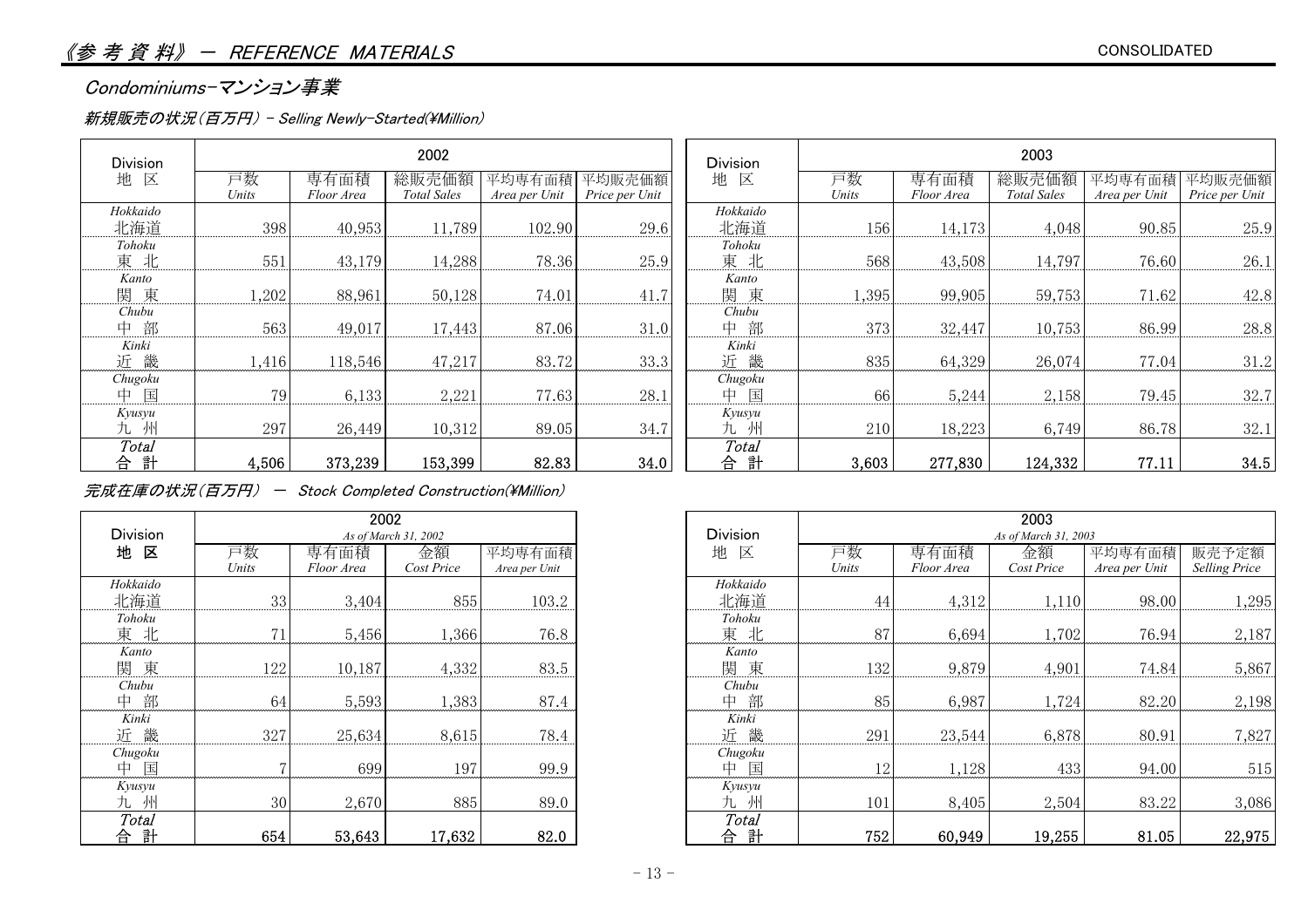#### 【商業建築事業 Commercial Construction】

*Sublease Areas of Commercial Construction* 商業建築建物(転貸)面積の推移



| <i>Other Circumstances of Commercial Construction (sublease)</i> |  |
|------------------------------------------------------------------|--|
| 商業建築建物賃貸(転貸)の状況                                                  |  |

|                     | Areas                   | Tenants | Occupancy |
|---------------------|-------------------------|---------|-----------|
|                     | 建物賃貸面積(m <sup>2</sup> ) | テナント数   | 居率        |
| フ仕上<br> 情報サ<br>$-1$ | 017<br>467              | 19      | 99.6%     |
| ㈱                   | 333,627                 | 786     | 7%<br>99. |
| ◠                   | 800,844                 | .505    | 99.6%     |

|           | as a lessor | as a lessee  |
|-----------|-------------|--------------|
|           | 貸<br>∓      | 借<br>∓       |
| 情報サービス(株) | 127,012     | 108,430      |
|           | 153,406     | 129,<br>15   |
| ħ         | 280.        | .45.<br>238. |

|                                                  |         |         |         |         | マンノヘイロ   日 干以 ソー<br>$\cup$ $\wedge$ $\vee$ $\wedge$              | 101,211     | 1 J I       | JJ.VA |
|--------------------------------------------------|---------|---------|---------|---------|------------------------------------------------------------------|-------------|-------------|-------|
| Fiscal years ended March 31                      | 2000    | 2001    | 2002    | 2003    | ②ダイワロイヤル㈱                                                        | 333,627     | 786.        | 99.7% |
|                                                  |         |         |         |         | 社計                                                               | 800,844     | .505        | 99.6% |
|                                                  |         |         |         |         | Premiums and Obligations under Operating Lease $($ ¥ million $)$ |             |             |       |
| DAIWA INFORMATION SERVICES CO., LTD $\cdots$ (1) |         |         |         |         | オペレーティングリースの状況 (未経過リース料残高) (単位:百万円)                              |             |             |       |
| 大和情報サービス(株)                                      | 317,434 | 367,693 | 434,290 | 467,217 |                                                                  | as a lessor | as a lessee |       |
| DAIWAROYAL CO., LTD $\cdots \oslash$             |         |         |         |         |                                                                  |             | 借           |       |
| ダイワロイヤル㈱                                         | 128,416 | 217,411 | 282,114 | 333,627 | ①大和情報サービス(株)                                                     | 127,012     | 108,430     |       |
| <b>TOTAL</b>                                     |         |         |         |         | ②ダイワロイヤル㈱                                                        | 153,406     | 129,715     |       |
| 2社計                                              | 445,850 | 585,104 | 716,404 | 800,844 | 社計                                                               | 280,418     | 238,145     |       |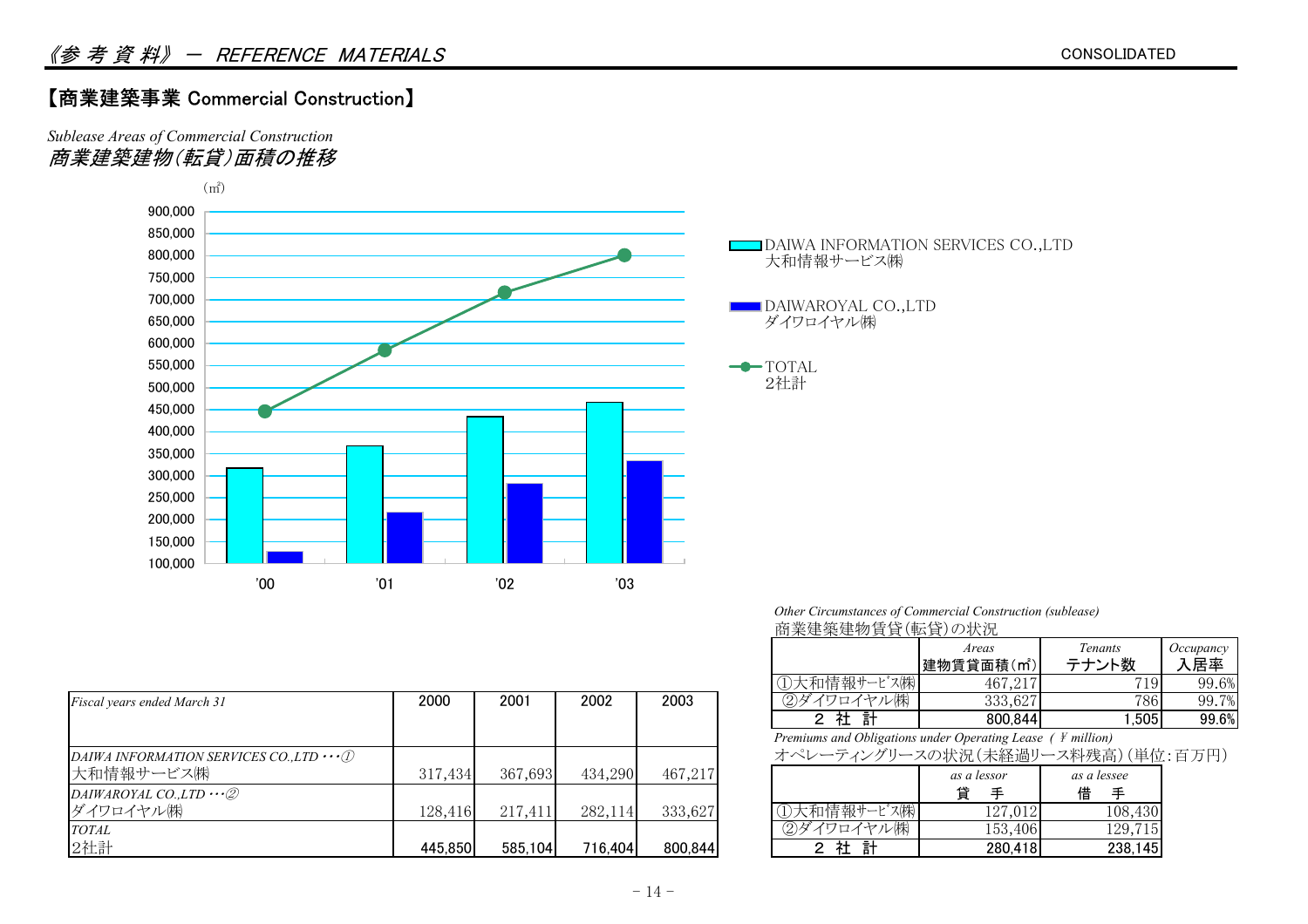#### 【観光事業 Resort Hotels】

宿泊お客様数 Room Occupancy Rates (right scale) Number of Chapels (right scale)



| Fiscal years ended March 31            | 2001 | 2002                          | 2003 | Fiscal years ended March 31                 | 2001   | 2002    | 2003  |
|----------------------------------------|------|-------------------------------|------|---------------------------------------------|--------|---------|-------|
|                                        |      |                               |      |                                             |        |         |       |
| Number of Guests (the first half)      |      |                               |      | Guests Attending Weddings (the first half)  |        |         |       |
| 上期宿泊お客様数(人)                            |      | 1,029,388 1,245,892 1,393,300 |      | 上期婚礼利用お客様数                                  | 58,658 | 72,962  | 94,   |
| Number of Guests (the second half)     |      |                               |      | Guests Attending Weddings (the second half) |        |         |       |
| 下期宿泊お客様数(人)                            |      | 935,762 1,125,519 1,308,867   |      | 下期婚礼利用お客様数                                  | 86,342 | 105,567 | 112,4 |
| Room Occupancy Rates (the first half)  |      |                               |      | Number of Chapels                           |        |         |       |
| 上期客室稼働率(%)                             | 33.8 | 40.9                          | 45.7 | チャペル数(館内型8施設を含む)                            |        | 21      |       |
| Room Occupancy Rates (the second half) |      |                               |      |                                             |        |         |       |
| 下期客室稼動率(%)                             | 32.4 | 38.6                          | 44.9 |                                             |        |         |       |

Number of Hotels Guests (left scale) Guests Attending Weddings (left scale) チャペル(洋式結婚式場)数の推移



| Fiscal years ended March 31           | 2001 | 2002                          | 2003 | Fiscal years ended March 31                 | 2001   | 2002       | 2003    |
|---------------------------------------|------|-------------------------------|------|---------------------------------------------|--------|------------|---------|
|                                       |      |                               |      |                                             |        |            |         |
| Number of Guests (the first half)     |      |                               |      | Guests Attending Weddings (the first half)  |        |            |         |
| 上期宿泊お客様数(人)                           |      | 1,029,388 1,245,892 1,393,300 |      | 上期婚礼利用お客様数                                  | 58,658 | 72,962     | 94,742  |
| Number of Guests (the second half)    |      |                               |      | Guests Attending Weddings (the second half) |        |            |         |
| 下期宿泊お客様数(人)                           |      | 935,762 1,125,519 1,308,867   |      | 下期婚礼利用お客様数                                  | 86,342 | 105,567    | 112,480 |
| Room Occupancy Rates (the first half) |      |                               |      | Number of Chapels                           |        |            |         |
| 上期客室稼働率(%)                            | 33.8 | 40.9                          | 45.7 | チャペル数(館内型8施設を含む)                            |        | $\Omega$ 1 | 24      |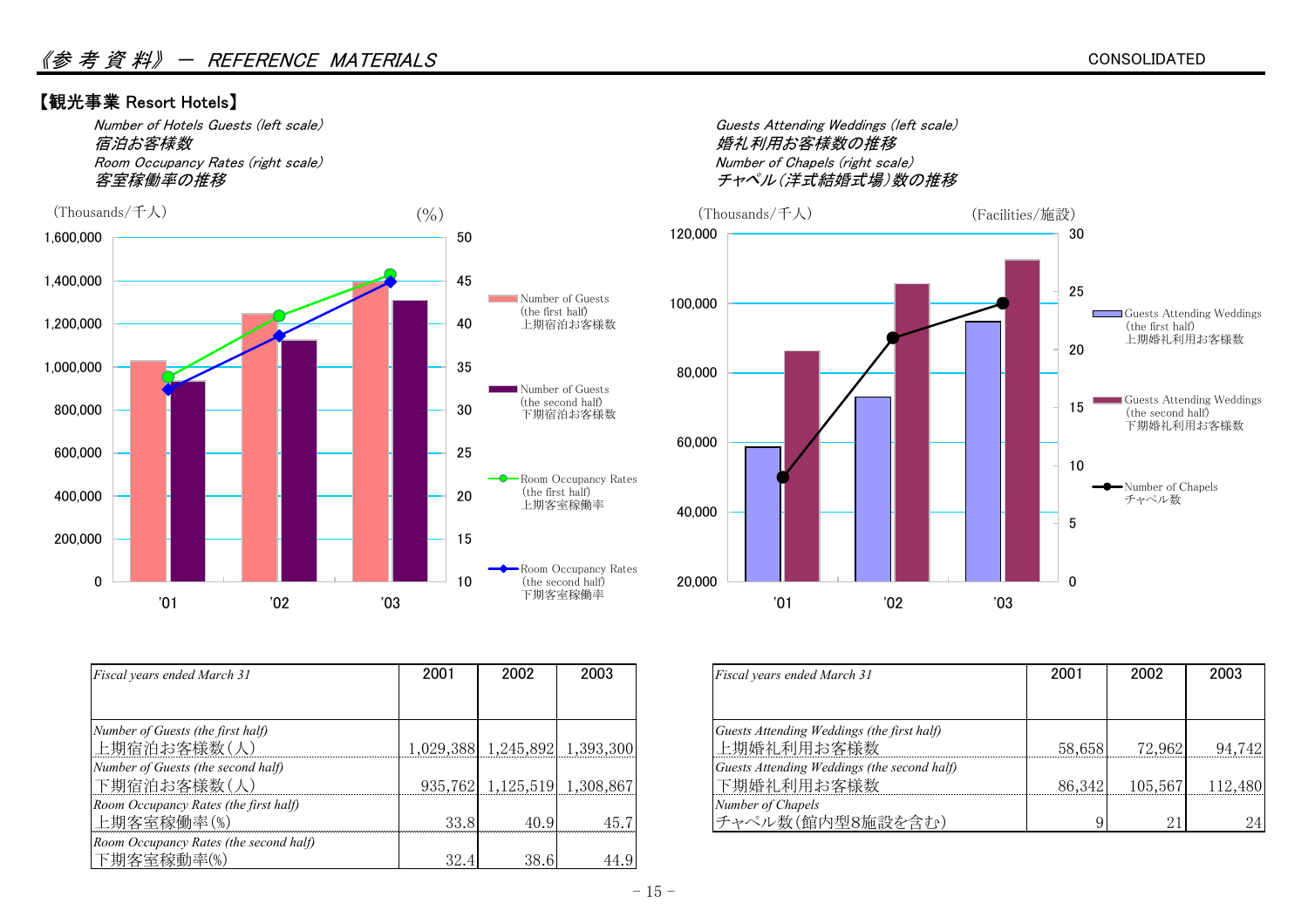#### 【観光事業 Resort Hotels-Golf Courses】

Number of Guests (left scale) Net Scale (left scale) ゴルフ場ご利用お客様数 期末会員数



Number of Members (right scale) Sales Account per Customer (right scale) コルフ場お客様1人当たりご利用単価



| Fiscal years ended March 31 | 2002                 | 2002                  | 2003                 | 2003                  | Fiscal years ended March 31 |
|-----------------------------|----------------------|-----------------------|----------------------|-----------------------|-----------------------------|
|                             | the first half<br>上期 | the second half<br>下期 | the first half<br>上期 | the second half<br>下期 |                             |
| Number of Guests            |                      |                       |                      |                       | N et Sales                  |
| ゴルフ場ご利用お客様数                 | 190,801              | 166,164               | 208,006              | 159,231               | ゴルフ場売上高                     |
| Numbers of Members          |                      |                       |                      |                       | Sales Account per Customer  |
| 期末会員数                       | 6,476                | 6,272                 | 6,494                | 6,209                 | ゴルフ場お客様1人当                  |

| Fiscal vears ended March 31     | 2002                 | 2002                  | 2003                 | 2003                  | Fiscal years ended March 31                     | 2002                 | 2002                  | 2003                 | 2003                  |
|---------------------------------|----------------------|-----------------------|----------------------|-----------------------|-------------------------------------------------|----------------------|-----------------------|----------------------|-----------------------|
|                                 | the first half<br>上期 | the second half<br>下期 | the first half<br>上期 | the second half<br>下期 |                                                 | the first half<br>上期 | the second half<br>下期 | the first half<br>上期 | the second half<br>下期 |
| Number of Guests<br>ゴルフ場ご利用お客様数 | 190,801              | 166,164               | 208,006              | 159,231               | N et Sales<br>ゴルフ場売上高                           | 2,688                | 2,307                 | 2,663                | 2,064                 |
| Numbers of Members<br>期末会員数     | 6,476                | 6,272                 | 6.494                | 6,209                 | Sales Account per Customer<br>ゴルフ場お客様1人当たりご利用単価 | 13.611               | 13,420                | 12,730               | 12,043                |

※ゴルフ場数は10ケ所 *total values of 10 golf cources*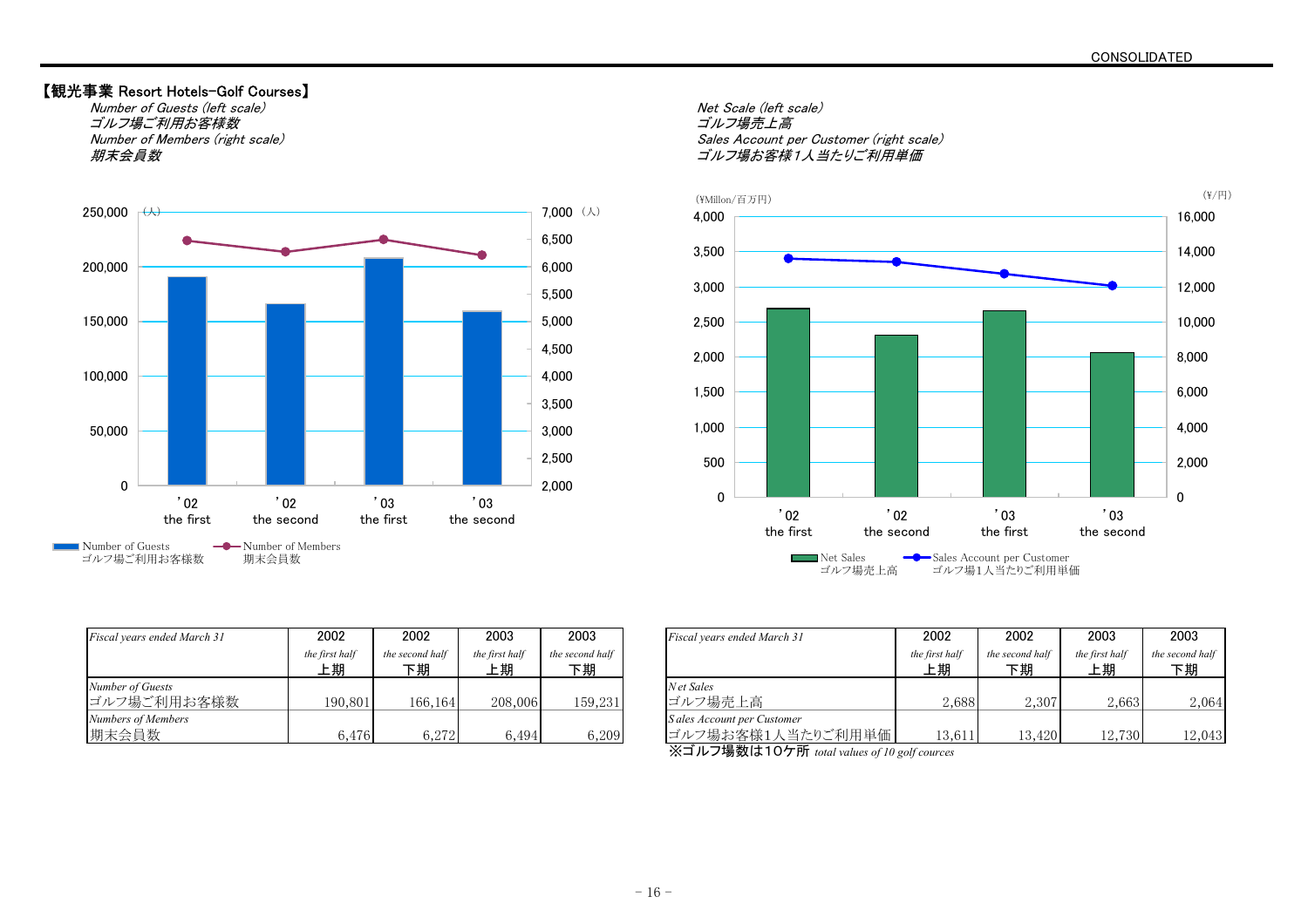

| <b>Fiscal years ended March 31</b>                         | 2001  | 2002  | 2003   | Fiscal years ended March 31 | 2001    | 2002     | 2003    |
|------------------------------------------------------------|-------|-------|--------|-----------------------------|---------|----------|---------|
|                                                            |       |       |        |                             |         |          |         |
| Number of Guests (the first half)(thousands)               |       |       |        | Sales Floor Space           |         |          |         |
| 上期購入お客様数(千人)                                               | 7,891 | 8,522 | 10,057 | 期末店舗面積(外売場を除く)              | 144,277 | 146,233  | 166,239 |
| Numbers of Guests (the second half)(thousand)              |       |       |        | Numbers of Stores           |         |          |         |
| 下期購入お客様数(千人)                                               | 7,058 | 8.348 | 10,375 | 期末店舗数                       | 36      | 36       | 38      |
| Sales Account per Customer (the first half) $(F)$          |       |       |        |                             |         |          |         |
| 上期お客様1人当たり購入単価(円)※                                         | 2,566 | 2,509 | 2,373  | 吹田店(大阪府)<br>02年 4月オープン      |         | 高槻店(大阪府) |         |
| Sales Account per Customer (the second half)( $\ddot{f}$ ) |       |       |        | 千葉北店(千葉県)<br>02年 9月オープン     |         | 妻沼店(埼玉県) |         |
| 下期お客様1人当たり購入単価(円)※                                         | 2,622 | 2,476 | 2,314  | 02年11月オープン<br>塚口店(兵庫県)      |         |          |         |
| ※リフォームを除く Except from Home Renovation                      |       |       |        | 藤沢店(神奈川県)<br>03年 3月オープン     |         |          |         |

| Fiscal years ended March 31         | 2001    | 2002    | 2003    |
|-------------------------------------|---------|---------|---------|
|                                     |         |         |         |
| Sales Floor Space<br>期末店舗面積(外売場を除く) | 144,277 | 146,233 | 166,239 |
| N umbers of Stores<br>期末店舗数         | 36      | 36      | 38      |

| 上期お客様1人当たり購入単価(円)※                                    | 2,566 | 2,509 | 2,373 | 吹田店(大阪府)  | 02年 4月オープン | 高槻店(大阪府) | 02年 8月クローズ |
|-------------------------------------------------------|-------|-------|-------|-----------|------------|----------|------------|
| Sales Account per Customer (the second half)( \times) |       |       |       | 千葉北店(千葉県) | 02年 9月オープン | 妻沼店(埼玉県) | 02年12月クローズ |
| 下期お客様1人当たり購入単価(円)※                                    | 2.622 | 2,476 | 2,314 | 塚口店(兵庫県)  | 02年11月オープン |          |            |
| ※リフォームを除く Except from Home Renovation                 |       |       |       | 藤沢店(神奈川県) | 03年 3月オープン |          |            |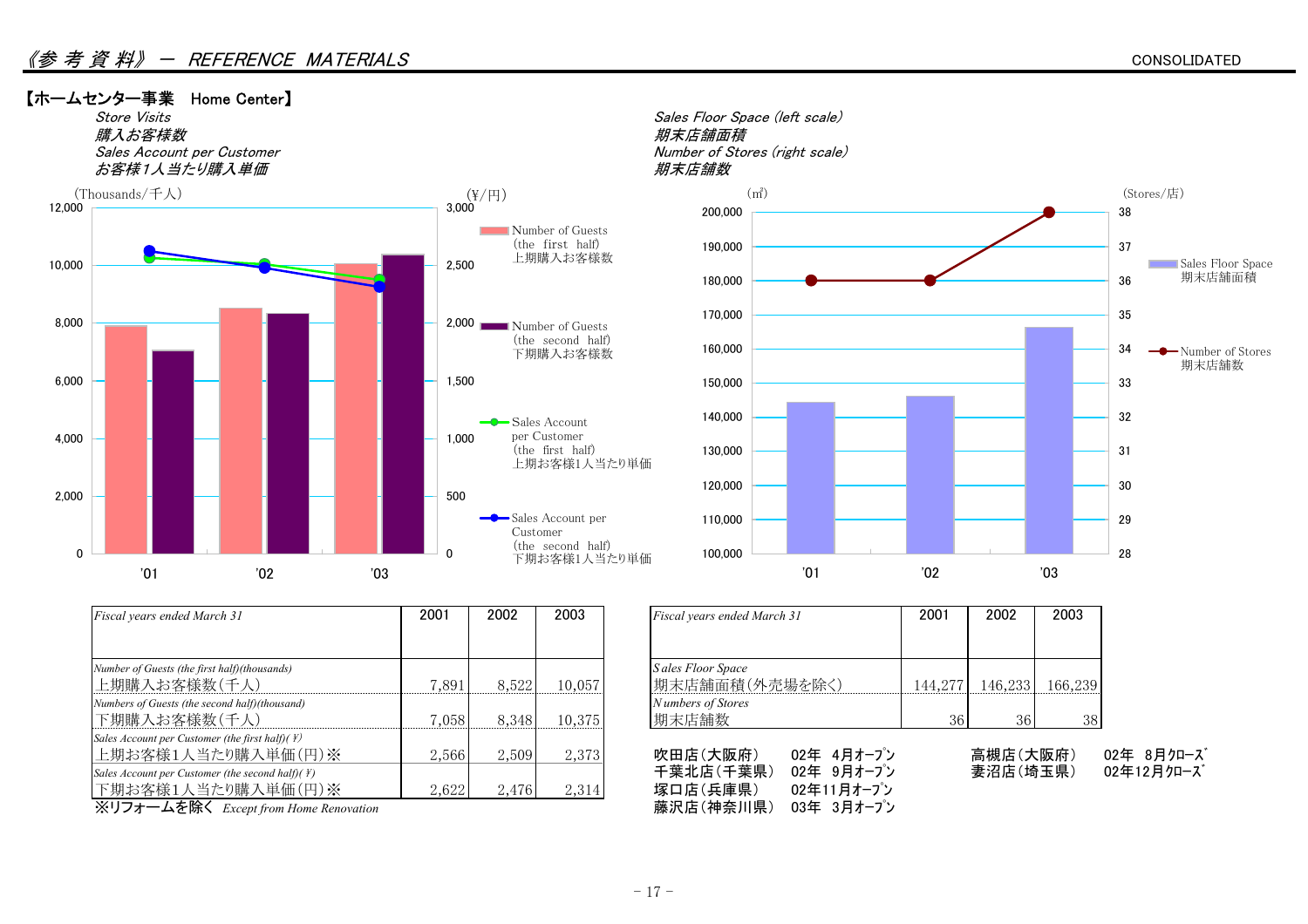#### 【その他事業-都市型ホテル部門 Others- City-Center Hotels】





**-**Room Occupancy Rates (the first half) 上期客室稼働率

**-A**-Room Occupancy Rates (the second half) 下期客室稼働率

| <b>Fiscal years ended March 31</b>             | 2001              | 2002       | 2003 | Fiscal years ended March 31 | 2001 | 2002  | 2003 |
|------------------------------------------------|-------------------|------------|------|-----------------------------|------|-------|------|
|                                                |                   |            |      |                             |      |       |      |
| R oom Occupancy Rates (the first half) $(%$ )  |                   |            |      | "Rovnet Hotels"             | 3)   | (6)   | (8)  |
| 上期客室稼働率(%)                                     | 65.2              | 77<br>-7.9 | 74.3 | ロイネットホテル(ダイワロイヤル㈱)          | 551  | 1,159 | .594 |
| R oom Occupancy Rates (the second half) $(%$ ) |                   |            |      | "Royton Sapporo"            |      |       |      |
| 下期客室稼動率(%)                                     | 71.3 <sub>1</sub> | 69.6       | 75.0 | ロイトン札幌(大和ハウス工業㈱)            | 292  | 292   | 292  |



"Royton Sapporo" ロイトン札幌

■ "Roynet Hotels" ロイネットホテル

| Fiscal years ended March 31                | 2001 | 2002        | 2003  |
|--------------------------------------------|------|-------------|-------|
|                                            |      |             |       |
| "Roynet Hotels"                            |      | $6^{\circ}$ | 8)    |
| ロイネットホテル(ダイワロイヤル(株)                        | 551  | 1,159       | 1.594 |
| "Royton Sapporo"                           |      |             |       |
| ロイトン札幌(大和ハウス工業㈱)                           | 292  | 292         | 292   |
| Total                                      | (4)  |             | (9)   |
| 合計                                         | 843  | 1.451       | 1.886 |
| 米斤<br>$\times$ (<br>TU : 1 C/\1 1 1 C 11 1 |      |             |       |

※( )内はホテル数 *The inside of ( ) shows the numbers of each hotels.*

 $-18-$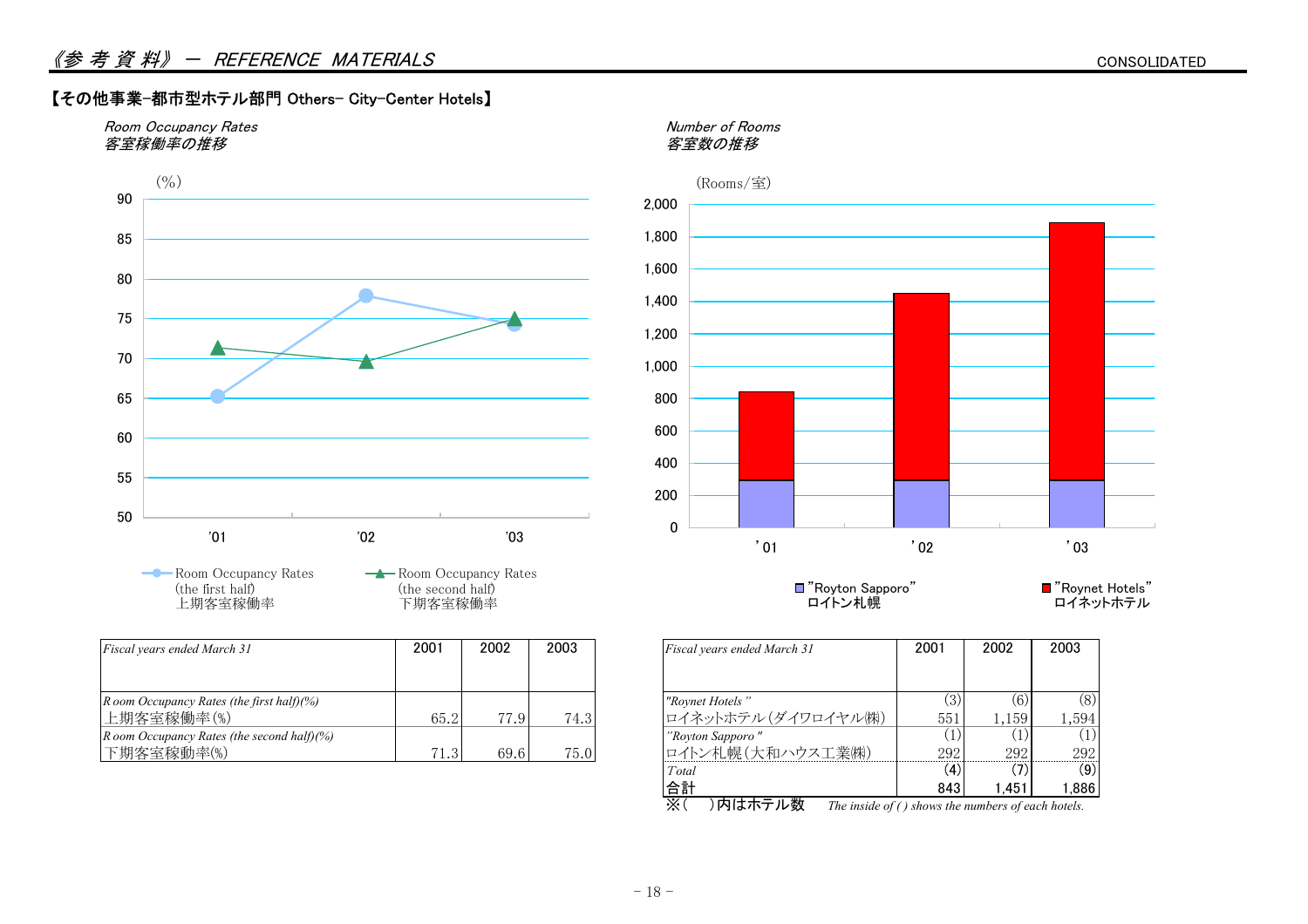#### 《参考資料》 - REFERENCE MATERIALS

#### 【その他事業-その他の部門 (スーパー銭湯)Others- Others (Hot Springs Leisure Facilities)】



Number of Guests (the first half) 上期利用お客様数

■ Number of Guests (the second half) 下期利用お客様数

| Fiscal years ended March 31                     | 2001 | 2002  | 2003  | Fiscal years ended March 31                          | 2001 | 2002 | 2003 |
|-------------------------------------------------|------|-------|-------|------------------------------------------------------|------|------|------|
|                                                 |      |       |       |                                                      |      |      |      |
| Number of Guests (the first half)<br>上期ご利用お客様数  | 791  | 242   | 2,342 | Number of facilities "Yamato no yu"<br> 期末施設数「やまとの湯」 |      |      | 13   |
| Number of Guests (the second half)<br>下期ご利用お客様数 | .154 | .,879 | 2,738 |                                                      |      |      |      |

かん、<br>およびの推移 「やまとの湯」



| Fiscal years ended March 31         | 2001 | 2002 | 2003 |  |
|-------------------------------------|------|------|------|--|
| Number of facilities "Yamato no yu" |      |      |      |  |
| 「やまとの湯」<br>期末施設数                    |      |      |      |  |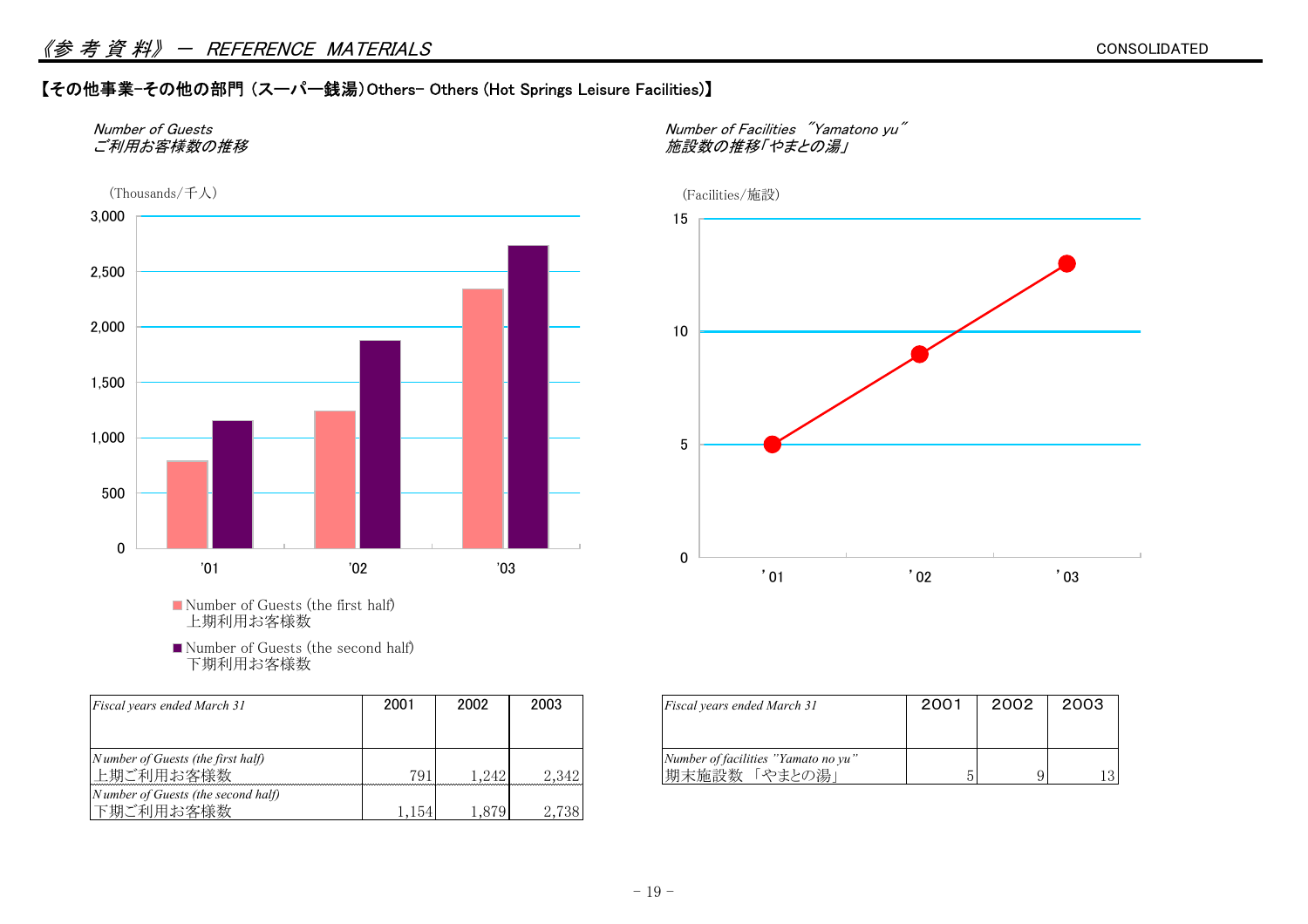#### ANALYSIS OF OPERATIONS 業績

Net Sales (left scale) 売上高(左メモリ) Operating Income・Ordinary Income・Net Income(Loss) (right scale) 営業利益・経常利益・税引利益(損失)(右メモリ)



| Fiscal years ended March 31             | 1999    | 2000    | 2001   | 2002   | 2003                        |
|-----------------------------------------|---------|---------|--------|--------|-----------------------------|
| Net Sales ( <i>¥Million</i> )           |         |         |        |        |                             |
| 売上高(百万円)                                | 871,637 | 871,892 |        |        | 917,355 1,081,079 1,042,920 |
| Operating Income ( <i>¥Million</i> )    |         |         |        |        |                             |
| 営業利益(百万円)                               | 39,563  | 41,365  | 38,096 | 38,711 | 33,143                      |
| Ordinary Income ( <i>¥Million</i> )     |         |         |        |        |                             |
| 経常利益(百万円)                               | 41,590  | 42,921  | 40,103 | 36,604 | 30,636                      |
| $Net Income (Loss)$ ( <i>¥Million</i> ) |         |         |        |        |                             |
| 税引利益(損失)(百万円)                           | 3,421   | 14,696  | 4,038  | 1,027  | $-99,642$                   |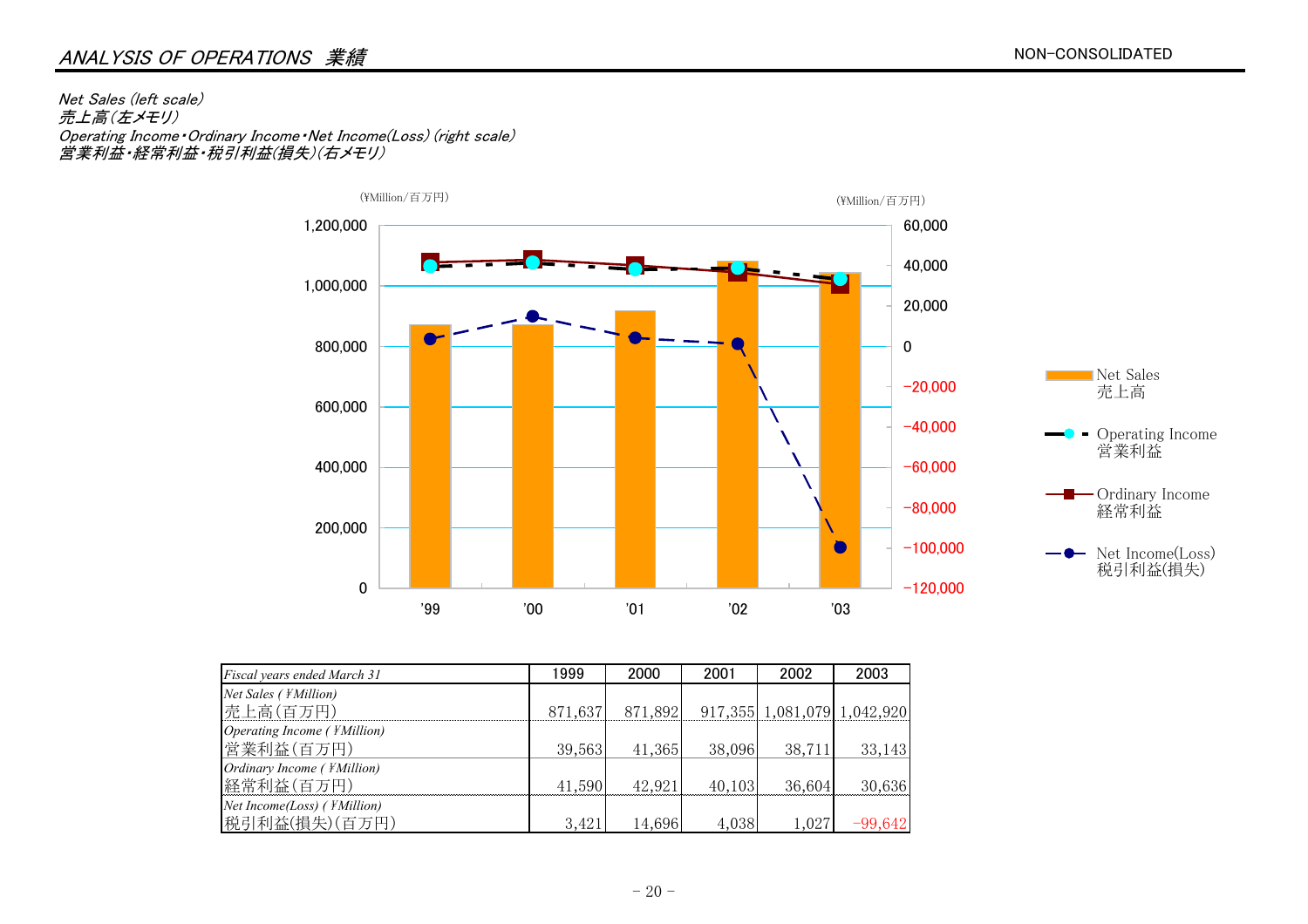#### Sales by Segment-Changes in Sales Mix 部門別売上高



| Fiscal years ended March 31 |         | 1999    | 2000    | 2001    | 2002      | 2003     |
|-----------------------------|---------|---------|---------|---------|-----------|----------|
| <b>Single-Family Houses</b> | 戸建      | 304,430 | 327,049 | 300,757 | 281,491   | 277,826  |
| Multi-Family Houses         | 集合      | 186,128 | 185,848 | 175,666 | 193,471   | 208,001  |
| <b>Stores</b>               | 流通店舗    | 113,663 | 110,491 | 129,688 | 128,499   | 126,540  |
| Office Buildings, Factories | 鋼管構造·建築 | 97,534  | 85,806  | 91,494  | 98,748    | 83,501   |
| <b>Real Estate</b>          | 不動産     | 94,182  | 86,224  | 134,335 | 283,819   | 239,583  |
| Others-                     | その他     | 75,699  | 76,473  | 85,415  | 95,052    | 107,470  |
| (including Resort Hotels)   | (うち観光)  | 39,627  | 37,308) | 43,485  | 49,589    | 55,311)  |
| Total                       | 合計      | 871,637 | 871,892 | 917,355 | 1,081,080 | .042.921 |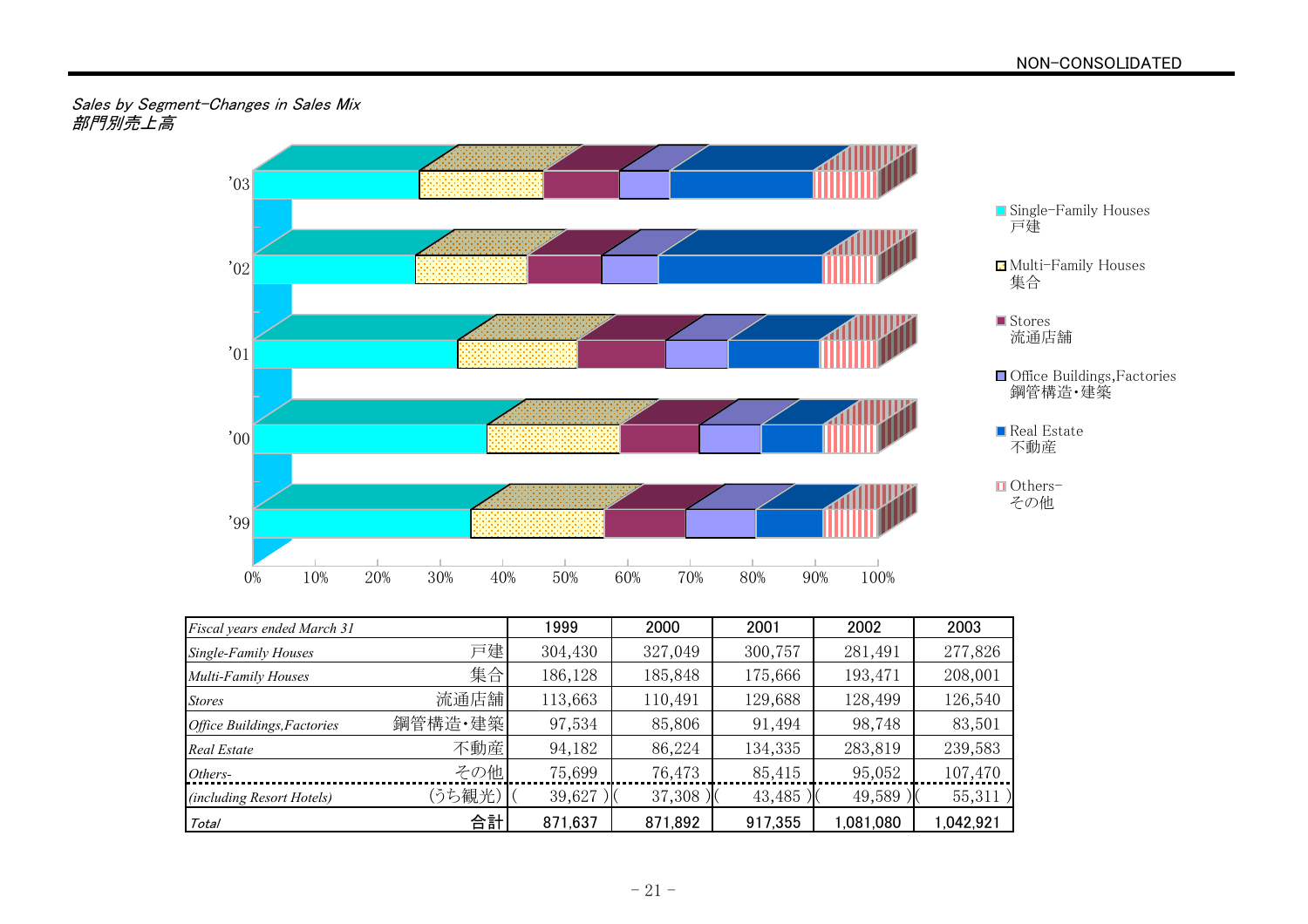



| Years ended March 31               |         | 1999 | 2000 | 2001 | 2002 | 2003 |
|------------------------------------|---------|------|------|------|------|------|
| <b>Single-Family Houses</b>        | 戸建      | 26.0 | 25.9 | 25.1 | 24.3 | 23.9 |
| Multi-Family Houses                | 集合      | 25.8 | 24.6 | 24.5 | 24.0 | 24.6 |
| <b>Stores</b>                      | 流通店舖    | 22.2 | 20.7 | 20.5 | 21.9 | 21.7 |
| <b>Office Buildings, Factories</b> | 鋼管構造·建築 | 17.1 | 14.0 | 13.8 | 12.8 | 14.5 |
| <b>Real Estate</b>                 | 不動産     | 10.7 | 11.2 | 16.2 | 14.6 | 12.4 |
| Others-                            | その他     | 30.2 | 28.2 | 28.0 | 29.5 | 28.4 |
| Total                              | 合計      | 23.2 | 22.5 | 22.2 | 20.8 | 20.8 |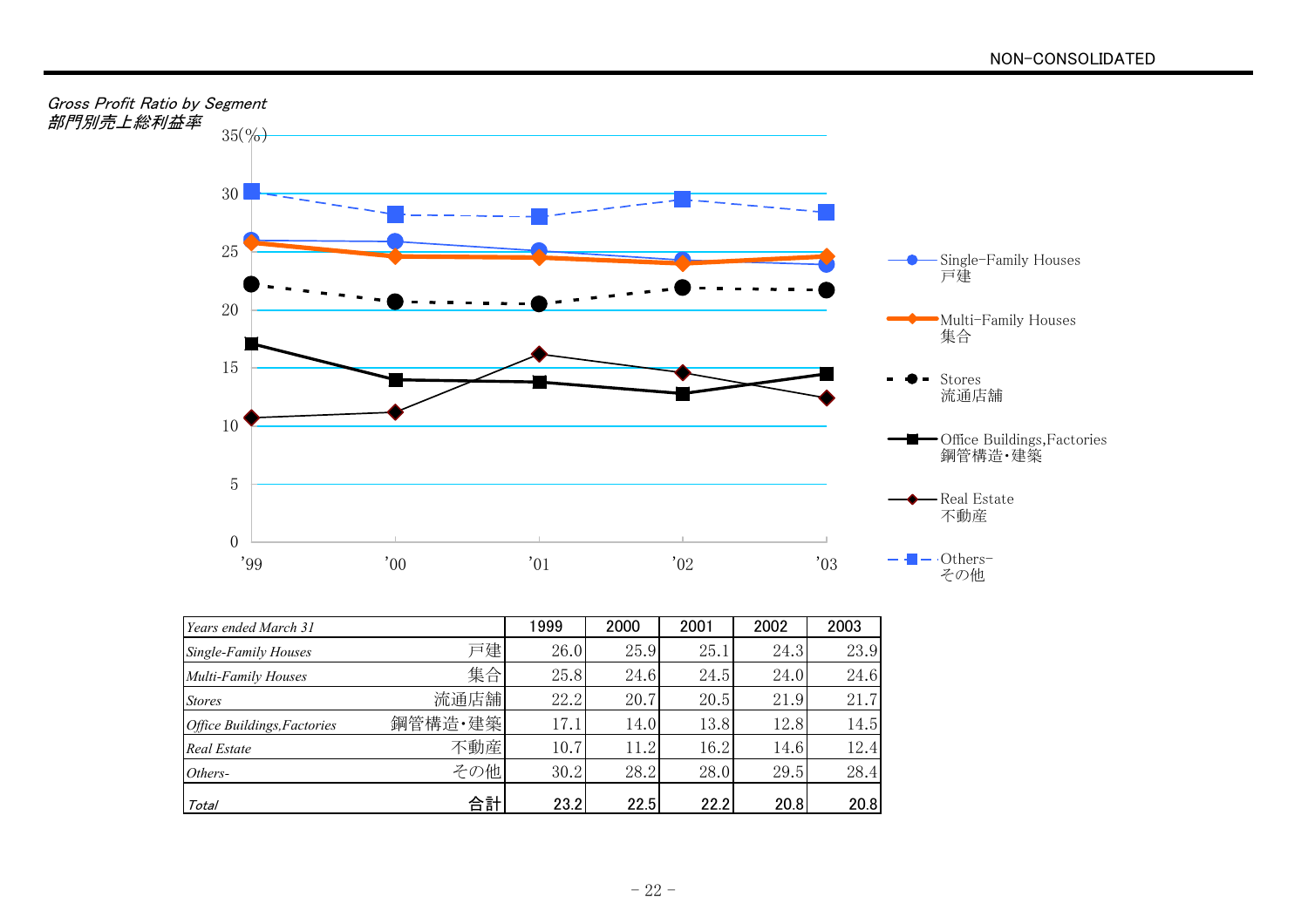#### ANALYSIS OF FINANCIAL POSITION 財政状態



株主資本比率

*Fiscal years ended March 31* 1999 2000 2001 2002 2003 *Stockholders' Equity/Total Assets(%)* 株主資本比率(%) 64.6 67.3 62.2 54.2 50.1 *Liquid Ratio(%)* 流動比率(%) 203.4 231.2 192.5 152.5 165.6 *Fixed Assets/Stockholders' Equity(%)* |固定比率(%) | 84.1 80.8 82.2 99.8 114.2

- 23 -

Fixed Assets/Stockholders' Equity

固定比率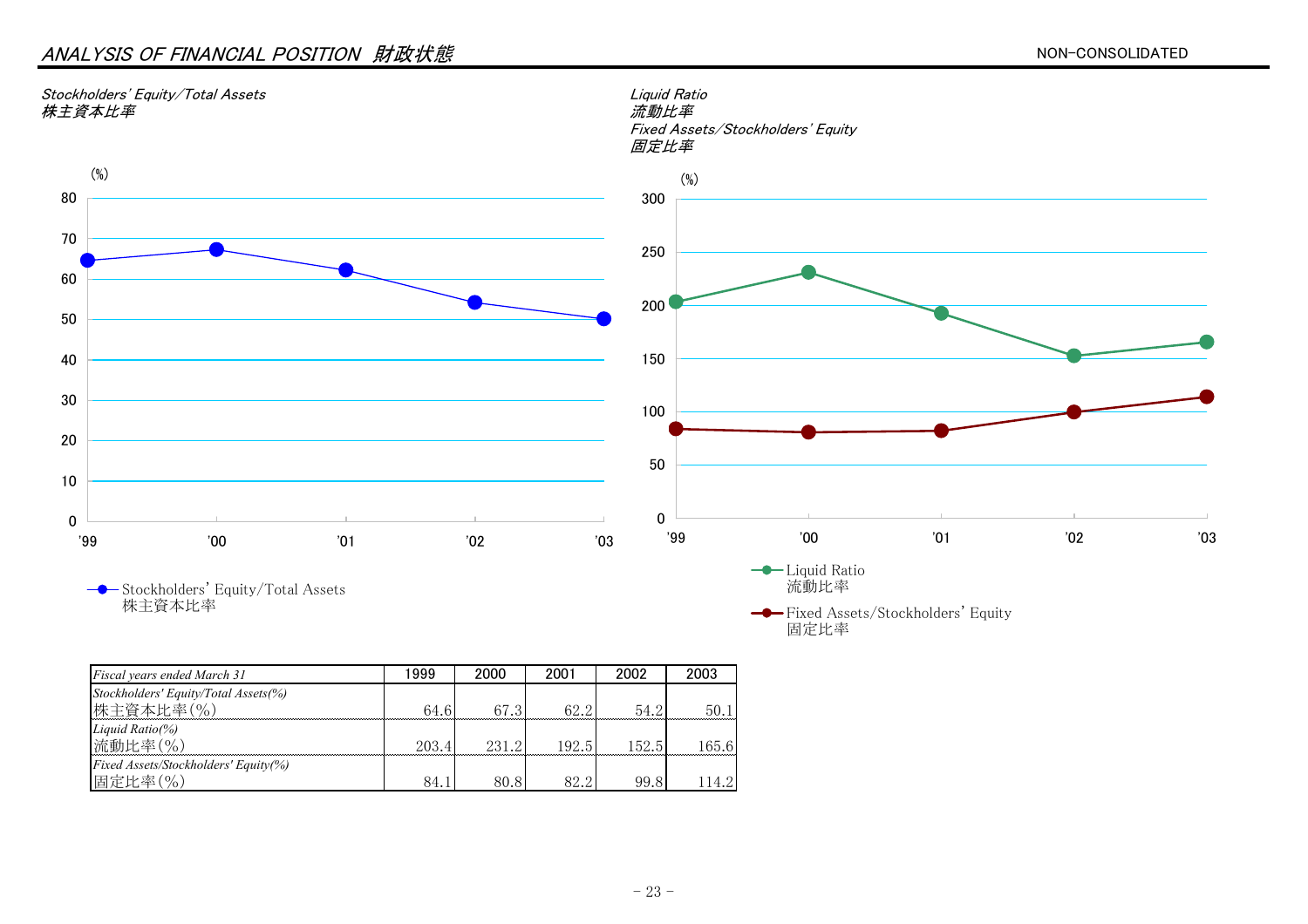

Return on Equity 株主資本税引利益率

| Fiscal years ended March 31                                   | 999     | 2000    | 2001    | 2002    | 2003      |
|---------------------------------------------------------------|---------|---------|---------|---------|-----------|
| Return on Equity(%)                                           |         |         |         |         |           |
| 株主資本税引利益率(%)                                                  | 0.6     | 2.5     |         | 02      | $-19.3$   |
| Stockholders' Equity per Share( $\#$ )                        |         |         |         |         |           |
| 一株当たり株主資本(円)                                                  | 1.115.7 | 1.137.4 | 1.128.1 | 1.036.7 | 842.4     |
| <i>Net Income(Loss)</i> per <i>Share</i> ( $\angle$ <i>¥)</i> |         |         |         |         |           |
| 一株当たり利益(損失)(円)                                                | 6.53    | 28.05   | 7.71    | 1.87    | $-181.01$ |

Return on Equity<br>株主資本税引利益率 Stockholders' Equity per Share (left scale) 一株当たり株主資本(左メモリ) Net Income(Loss) per Share (right scale) 一株当たり利益(損失)(右メモリ)



Net Income(Loss) per Share 一株当たり利益(損失)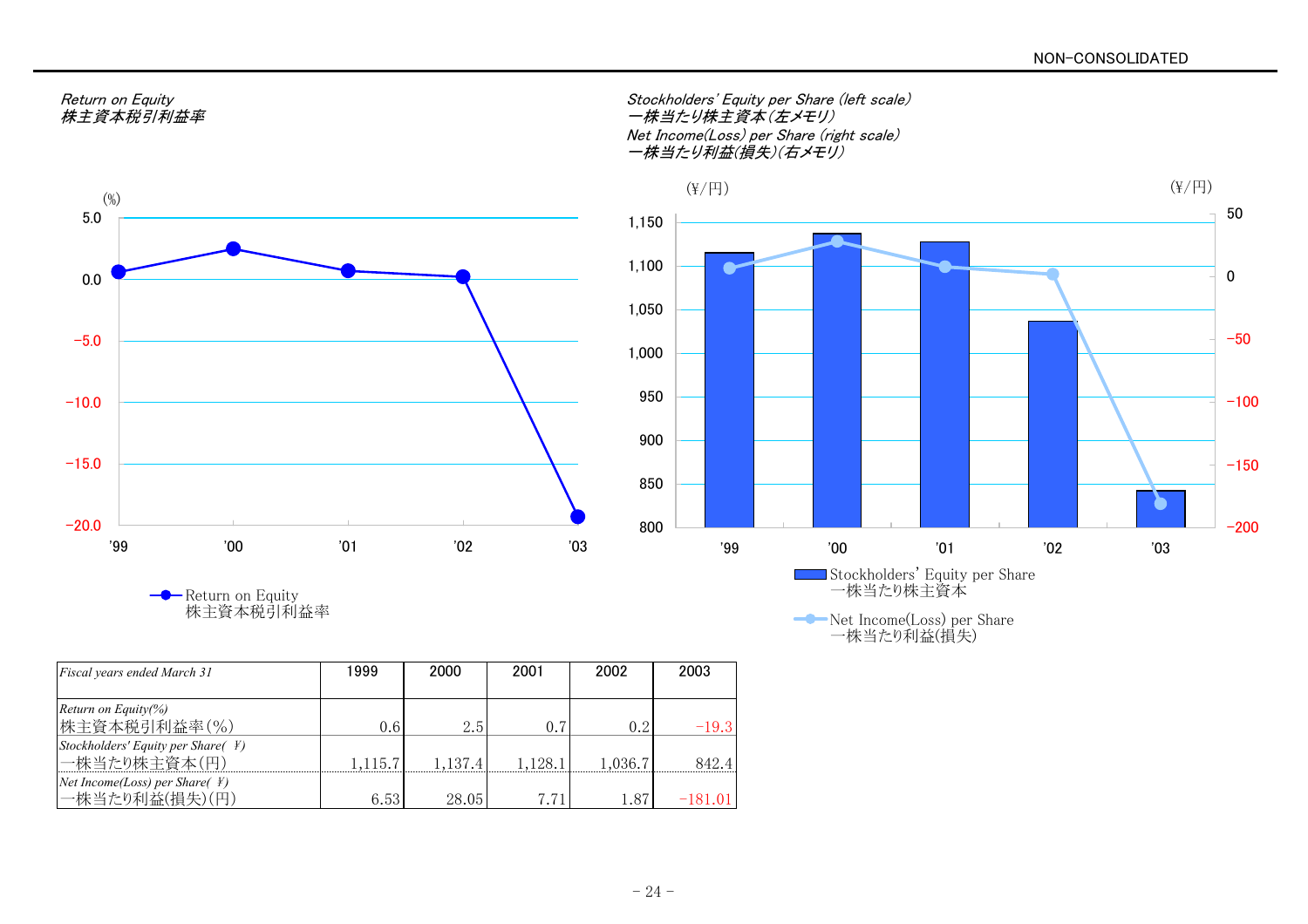Non-Consolidated Balance Sheets (¥Million)

| 貸借対照表(百万円)                                                                                                      |           |          |          |          |           |          |
|-----------------------------------------------------------------------------------------------------------------|-----------|----------|----------|----------|-----------|----------|
| March 31                                                                                                        |           | 1999     | 2000     | 2001     | 2002      | 2003     |
| <assets 資産の部=""></assets>                                                                                       |           |          |          |          |           |          |
| <b>Current Assets</b>                                                                                           | 流動資産      |          |          |          |           |          |
| Cash & Time Deposits                                                                                            | 現預金       | 120,921  | 114,132  | 148,383  | 121,275   | 66,365   |
| Trade Notes & Accounts Receivable                                                                               | 受取手形· 売掛金 | 49,648   | 46,361   | 49,947   | 57,707    | 54,955   |
| Marketable Securities                                                                                           | 有価証券      | 3,332    |          |          |           |          |
| Inventories                                                                                                     | 棚卸資産      | 230,683  | 224,005  | 247,325  | 281,968   | 247,460  |
| Other                                                                                                           | その他の流動資産  | 11,189   | 20,710   | 21,123   | 24,599    | 29,571   |
| Allowance for Doubtful Accounts                                                                                 | 貸倒引当金     | $-2,430$ | $-2,059$ | $-1,647$ | $-1,699$  | $-1,910$ |
| <b>Total Current Assets</b>                                                                                     | 流動資産合計    | 413,343  | 403,151  | 465,130  | 483,851   | 396,442  |
| Fixed Assets                                                                                                    | 固定資産      |          |          |          |           |          |
| Tangible Fixed Assets                                                                                           | 有形固定資産    | 364,591  | 355,809  | 361,109  | 391,127   | 310,930  |
| Intangible Fixed Assets                                                                                         | 無形固定資産    | 1,233    | 3,154    | 4,125    | 6,337     | 6,105    |
| Investments & Other Assets                                                                                      | 投資等       | 125,717  | 122,641  | 120,291  | 171,998   | 212,614  |
| Total Fixed Assets                                                                                              | 固定資産合計    | 491,543  | 481,605  | 485,526  | 569,462   | 529,649  |
| Deferred Assets                                                                                                 | 繰延資産      |          |          |          |           |          |
| Total Assets                                                                                                    | 資産合計      | 904,887  | 884,757  | 950,657  | 1,053,314 | 926,092  |
| <liabilities 負債の部=""></liabilities>                                                                             |           |          |          |          |           |          |
| <b>Current Liabilities</b>                                                                                      | 流動負債      |          |          |          |           |          |
| Trade Notes & Accounts Payable                                                                                  | 支払手形·買掛金  | 88,435   | 80,001   | 139,288  | 164,203   | 102,552  |
| Short-Term Debt                                                                                                 | 短期借入金     | 30,000   |          |          | 52,000    |          |
| <b>Bonds Due within One Year</b>                                                                                | 一年内償還社債   |          |          | 2,005    |           |          |
| <b>Accrued Expenses</b>                                                                                         | 未払費用      | 4,427    | 6,018    | 7,566    | 5,763     | 12,965   |
| <b>Accrued Income Taxes</b>                                                                                     | 未払法人税·事業税 | 3,442    | 12,092   | 10,113   |           | 4,520    |
| Other                                                                                                           | その他の流動負債  | 76,918   | 76,283   | 82,613   | 95,328    | 119,368  |
| Total Current Liabilities                                                                                       | 流動負債合計    | 203,223  | 174,395  | 241,587  | 317,294   | 239,408  |
| Long-Term Liabilities                                                                                           | 固定負債      |          |          |          |           |          |
| <b>Bonds</b>                                                                                                    | 社債        | 2,450    | 2,090    |          |           |          |
| Other                                                                                                           | その他の固定負債  | 114,705  | 112,410  | 118,076  | 165,164   | 223,087  |
| Total Long-Term Liabilities                                                                                     | 固定負債合計    | 117,155  | 114,500  | 118,076  | 165,164   | 223,087  |
| Total Liabilities                                                                                               | 負債合計      | 320,378  | 288,895  | 359,664  | 482,459   | 462,495  |
| 資本の部><br><stockholders' equity<="" td=""><td></td><td></td><td></td><td></td><td></td><td></td></stockholders'> |           |          |          |          |           |          |
|                                                                                                                 | ネーマ       | 100.701  | 100.701  | 100.701  | 33030     | 11010    |

| Common Stock                                         | 資本金      | 108,781 | 108,781 | 108,781 | 10.120    | 10,120      |
|------------------------------------------------------|----------|---------|---------|---------|-----------|-------------|
| Capital Reserve                                      | 資本剰余金    | 122,041 | 122,041 | 122,04  | 147,755   | 147,755     |
| <b>Retained Earnings</b>                             | 利益剰余金    | 353.685 | 365.038 | 360,170 | 372,429   | 266,397     |
| <b>Land Revaluation Surplus</b>                      | 土地再評価差額金 |         |         |         | $-60.929$ | -61<br>,495 |
| Net Unrealized Gain on Available-for-Sale Securities | 株式等評価差額金 |         |         |         | 1,521     | ,055        |
| Treasury Stock                                       | 己株式      |         |         |         | $-42$     | $-237$      |
| Total Stockholders' Equity                           | 資本合計     | 584,508 | 595.861 | 590,993 | 570.855   | 463,596     |
| Total Liabilities & Stockholders' Equity             | 負債·資本合計  | 904,887 | 884.757 | 950.657 | .053,314  | 926,092     |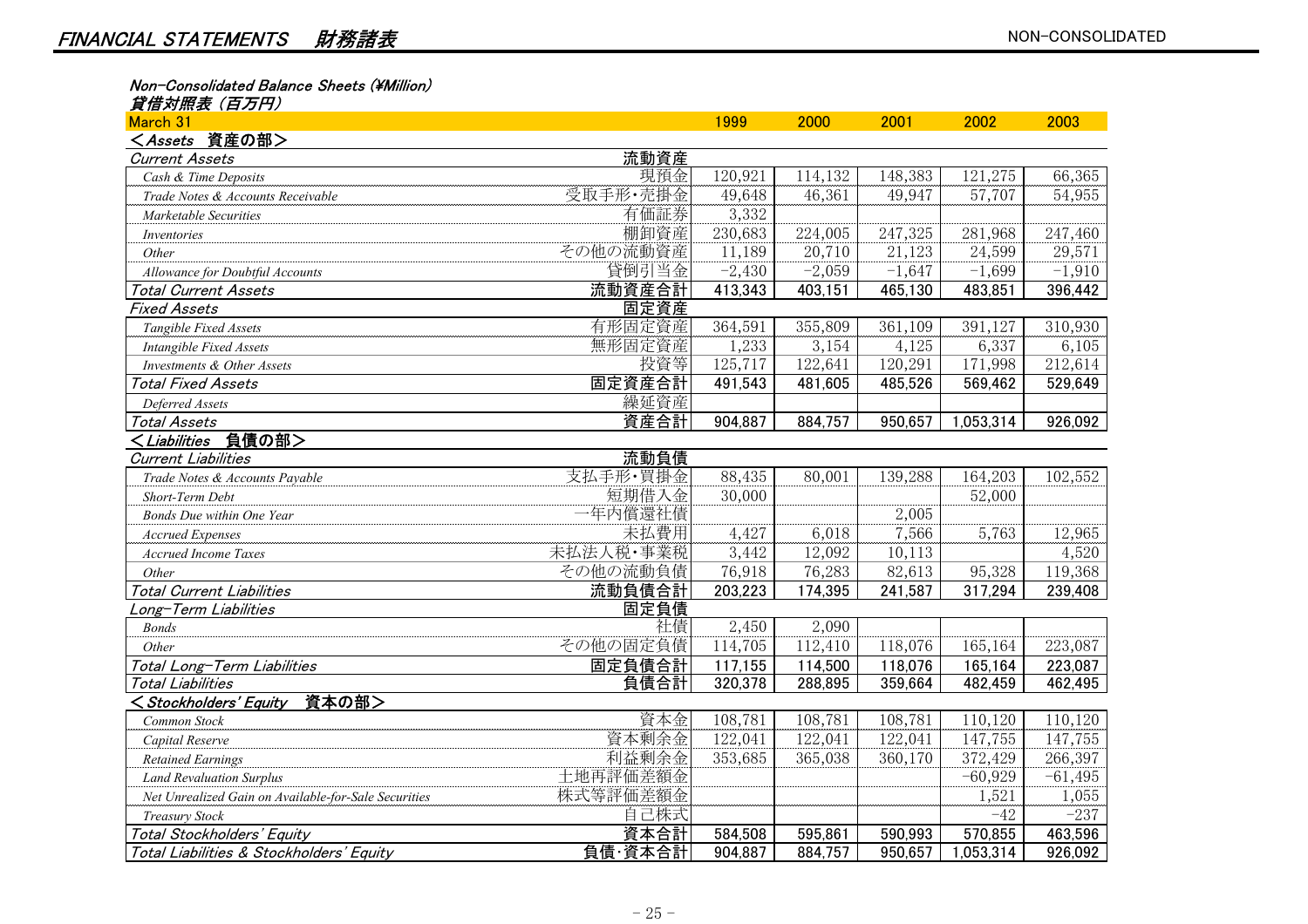#### Non-Consolidated Statement of Income (¥Million)

| 損益計算書(百万円)                                                                   |                |         |         |         |           |            |  |  |  |  |
|------------------------------------------------------------------------------|----------------|---------|---------|---------|-----------|------------|--|--|--|--|
| <u> Years Ended March 31</u>                                                 |                | 1999    | 2000    | 2001    | 2002      | 2003       |  |  |  |  |
| 営業損益の部><br>< Operating Income & Expenses                                     |                |         |         |         |           |            |  |  |  |  |
| Net Sales                                                                    | 売上高            | 871,637 | 871,892 | 917,355 | 1,081,079 | 1,042,920  |  |  |  |  |
| Cost of Sales                                                                | 売上原価           | 669,660 | 675,526 | 713,878 | 855,807   | 825,573    |  |  |  |  |
| Selling, General & Administrative Expenses                                   | 販管費            | 162,412 | 155,000 | 165,380 | 186,560   | 184,203    |  |  |  |  |
| Operating Income                                                             | 営業利益           | 39,563  | 41,365  | 38,096  | 38,711    | 33,143     |  |  |  |  |
| 営業外損益の部><br><non-operating &="" expense<="" income="" td=""></non-operating> |                |         |         |         |           |            |  |  |  |  |
| Interest & Dividend Income                                                   | 受取利息·配当金       | 2,814   | 1,583   | 1,498   | 1,288     | 1,328      |  |  |  |  |
| <b>Interest Expenses</b>                                                     | 支払利息·社債利息      | 802     | 376     | 253     | 1,269     | 621        |  |  |  |  |
| Ordinary Income                                                              | 経常利益           | 41,590  | 42,921  | 40,103  | 36,604    | 30,636     |  |  |  |  |
| Income(Loss) before Taxes                                                    | 税引前当期利益(損失)    | 7,221   | 26,231  | 8,022   | 3,286     | $-164,081$ |  |  |  |  |
| <b>Income Taxes</b>                                                          | 法人税等           | 3,800   | 11,534  | 3,984   | 2,258     | $-64,438$  |  |  |  |  |
| Net Income(Loss)                                                             | 税引利益(損失)       | 3,421   | 14,696  | 4,038   | ,027      | $-99,642$  |  |  |  |  |
|                                                                              |                |         |         |         |           |            |  |  |  |  |
| Net Income(Loss) per Share (\\in 2)                                          | 一株当たり利益(損失)(円) | 6.53    | 28.05   | 7.71    | 1.87      | $-181.01$  |  |  |  |  |
| Cash Dividends per Share ( ¥)                                                | 一株当たり配当金(円)    | 17.00   | 17.00   | 17.00   | 10.00     | 10.00      |  |  |  |  |
| Pay-out Ratio (%)                                                            | 配当性向(%)        | 260.3   | 60.6    | 220.5   | 535.8     | $-5.5$     |  |  |  |  |
|                                                                              |                |         |         |         |           |            |  |  |  |  |
| Non-Operating Inc. & Exp.-Net                                                | 金融収支           | 1,863   | 1,206   | 1,245   | 18        | 707        |  |  |  |  |
| Number of Outstanding Shares (Thousands of share)                            | 発行済株式数(千株)     | 523,893 | 523,893 | 523,893 | 550,610   | 550,321    |  |  |  |  |
| <b>Number of Employees</b>                                                   | 従業員数(人)        | 12,387  | 12,003  | 11,137  | 12,299    | 11,471     |  |  |  |  |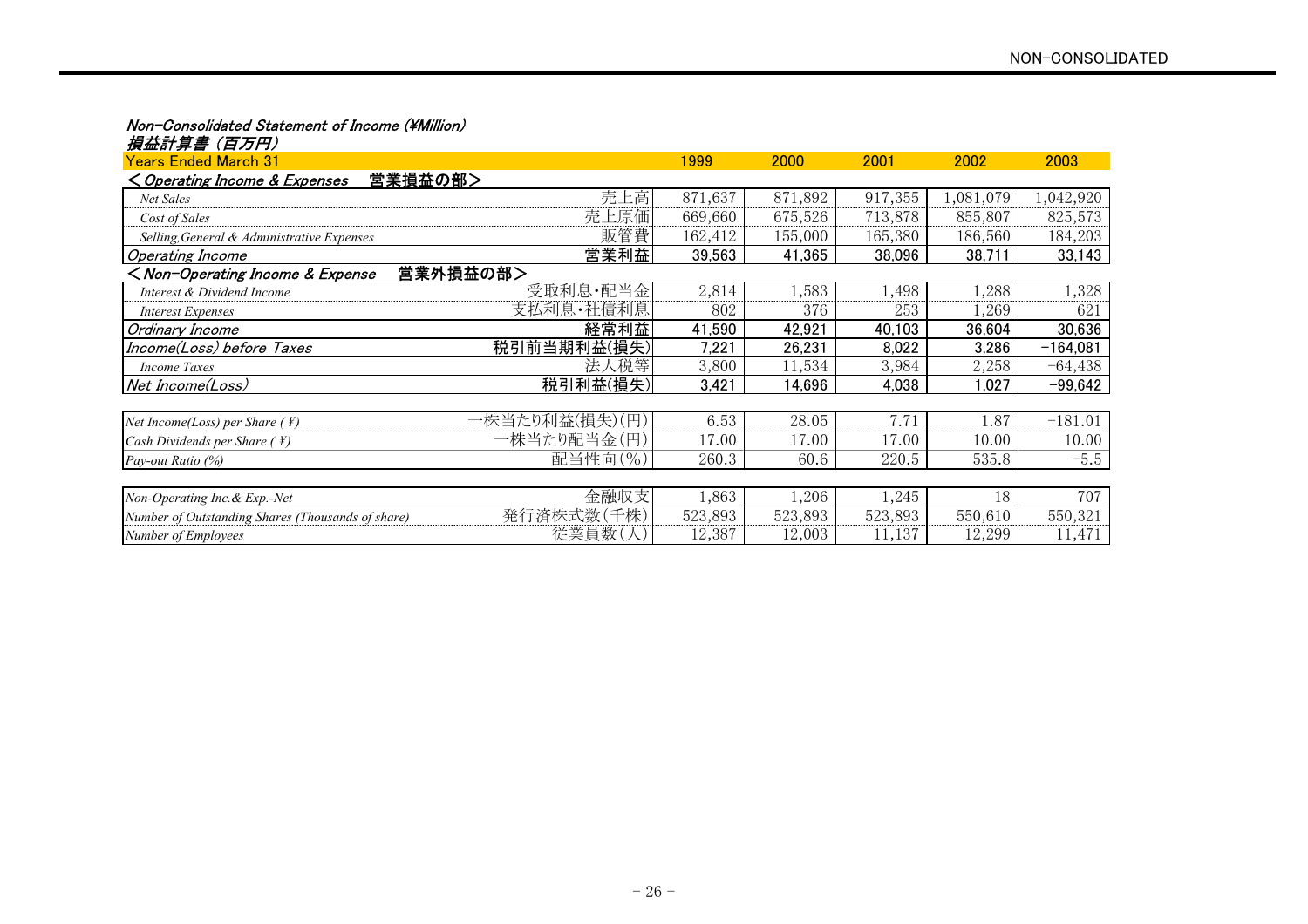#### 《参考資料》 - REFERENCE MATERIALS

### Housing 住宅事業

#### 受注経路(住宅+集合)-Channels of Orders インプレント マングランド エコンクランド 平均売上金額-Sales per Unit

| Fiscal years ended March 31                                                                                       | 2001 | 2002 | 2003           | Fiscal years ended March 31     | 2001 | 2002 | 2003 |
|-------------------------------------------------------------------------------------------------------------------|------|------|----------------|---------------------------------|------|------|------|
|                                                                                                                   |      |      |                |                                 |      |      |      |
| Model Houses $(\%)$                                                                                               |      |      |                | Steel-Frame ( <i>¥Million</i> ) |      |      |      |
| 展示場(%)                                                                                                            | 30   | 26   | 28             | 戸<br>戸建住宅(百万円)                  | 25.6 | 26.8 | 26.8 |
| Referral Orders (%)                                                                                               |      |      |                | 建<br>Wood-Frame (¥Million)      |      |      |      |
| 紹介(%)                                                                                                             |      |      | 4 <sub>2</sub> | 木造住宅(百万円)                       | 22.6 | 24.0 | 23.1 |
|                                                                                                                   |      |      |                | Single-Family Houses (¥Million) |      |      |      |
| $\begin{array}{l} \textit{Campalign } (\% \\ \textit{++}\ \textit{--}\ \vee\ \textit{--}\ \vee\ (\%) \end{array}$ | 14   |      | 1 ?            | (百万円)                           | 25.4 | 26.7 | 26.6 |
| Others $(\%)$                                                                                                     |      |      |                | Steel-Frame (¥Million)          |      |      |      |
| その他(%)                                                                                                            |      |      |                | 集合住宅(百万円)<br>集                  | 8.6  | 8.7  | 8.6  |

#### 建替比率(建替+住替)-Percentage of Re-builders

|                                             |      |      |          | $\ldots$                               |                         |                  |      |
|---------------------------------------------|------|------|----------|----------------------------------------|-------------------------|------------------|------|
| Fiscal years ended March 31                 | 2001 | 2002 | 2003     | (百万円                                   | ⊙.⊍                     | ⊃•⊂              | Ծ.მ  |
|                                             |      |      |          | Steel-Frame (¥Million)<br>分譲住宅(百万円)    | 01 <sup>6</sup><br>41.U | $\cap$ 1<br>41.U | 41.U |
| Percentage of Re-builders $(\%)$<br>建替比率(%) | 38   |      | ററ<br>ບບ | 讓<br>Wood-Frame (¥Million)<br>:浩建帯(百万円 | 19.1                    | 19.9             | 20.6 |
|                                             |      |      |          |                                        |                         |                  |      |

#### 住宅展示場-Model Houses

| Fiscal years ended March 31   | 2001    | 2002    | 2003    | 平均売上面積-Area per Unit           |       |       |       |
|-------------------------------|---------|---------|---------|--------------------------------|-------|-------|-------|
|                               |         |         |         | Fiscal years ended March 31    | 2001  | 2002  | 2003  |
| Number of Model Houses        |         |         |         |                                |       |       |       |
| 住宅展示場数                        | 339     | 349     | 335     |                                |       |       |       |
| Model House Visits            |         |         |         | Steel-Frame $(m^2)$            |       |       |       |
| 住宅展示場来場者数(人)                  | 132.922 | 160.825 | 144,833 | 戸建住字(m <sup>2</sup> ) <br>戸    | 143.2 | 144.5 | 43.4  |
| <i>Visits per Model House</i> |         |         |         | 建<br><i>Wood-Frame</i> $(m^2)$ |       |       |       |
| 1展示場当たり住宅展示場来場者数(人)           | 392     | 461     | 432     | 木造住宅(m2)                       |       | 134.5 | 132.6 |

#### 住宅金融公庫比率-Percentage of Buyers Who Applied for Loan from H.L.C

| Fiscal years ended March 31 | 2001       | 2002 | 2003 | 集 | 集合住宅(m2)                              | 53.6  | 54.9  | 53.1 |
|-----------------------------|------------|------|------|---|---------------------------------------|-------|-------|------|
|                             |            |      |      | 合 | $Wood-Frame (m2)$                     |       |       |      |
|                             |            |      |      |   | 木造集合(m2)                              |       | 48.6  | 49.2 |
| Single-Family Houses (%)    |            |      |      |   | Multi-Family Houses (m <sup>2</sup> ) |       |       |      |
| 戸建住宅(%)                     | 66         | 49   | 24   |   | m                                     | 53.6  | 54.7  | 53.0 |
| Multi-Family Houses(%)      |            |      |      |   | Steel-Frame $(m^2)$                   |       |       |      |
| 集合住宅(%)                     | <u>_ i</u> |      | 10   | 分 | 分譲住宅(m2)                              | 129.8 | 129.8 | 129. |

| Fiscal years ended March 31              | 2001 | 2002 | 2003 | Fiscal years ended March 31                                        | 2001 | 2002 | 2003 |
|------------------------------------------|------|------|------|--------------------------------------------------------------------|------|------|------|
| Model Houses (%)<br>展示場(%)               | 30   | 26   | 28   | Steel-Frame (¥Million)<br>戸<br>戸建住宅(百万円)                           | 25.6 | 26.8 | 26.8 |
| Referral Orders (%)<br>紹介(%)             | 44   | 43   | 45   | 建<br>Wood-Frame (¥Million)<br>木造住宅(百万円)                            | 22.6 | 24.0 | 23.1 |
| Campaign (%)<br>キャンペーン(%)                | 14   | 17   | 13   | Single-Family Houses (¥Million)<br>(百万円)                           | 25.4 | 26.7 | 26.6 |
| Others (%)<br>その他(%)                     | 12   | 14   | 14   | Steel-Frame (¥Million)<br>集合<br>集合住宅(百万円)<br>Wood-Frame (¥Million) | 8.6  | 8.7  | 8.6  |
| 建替比率(建替+住替)-Percentage of Re-builders    |      |      |      | 木造集合(百万円)<br>Multi-Family Houses (¥Million)                        | 7.1  | 7.2  | 6.8  |
| Fiscal years ended March 31              | 2001 | 2002 | 2003 | (百万円)                                                              | 8.5  | 8.6  | 8.5  |
|                                          |      |      |      | Steel-Frame (¥Million)<br>分譲<br>分譲住宅(百万円)                          | 21.6 | 21.6 | 21.3 |
| Percentage of Re-builders (%)<br>建替比率(%) | 38   | 34   | 33   | Wood-Frame (¥Million)<br>木造建売(百万円)                                 | 19.1 | 19.9 | 20.6 |
| 住宅展示場-Model Houses                       |      |      |      | Single-Family Houses for Sale (¥Million)<br>(百万円)                  | 21.0 | 21.2 | 21.1 |

#### 平均売上面積-Area per Unit

|                                                               |         |         |         |    | Fiscal years ended March 31           | 2001                         | 2002  | 2003  |
|---------------------------------------------------------------|---------|---------|---------|----|---------------------------------------|------------------------------|-------|-------|
| Number of Model Houses                                        |         |         |         |    |                                       |                              |       |       |
| 住宅展示場数                                                        | 339     | 349     | 335     |    |                                       |                              |       |       |
| Model House Visits                                            |         |         |         |    | Steel-Frame $(m^2)$                   |                              |       |       |
| 住宅展示場来場者数(人)                                                  | 132,922 | 160,825 | 144,833 | 戸建 | 戸建住宅(m2)                              | 143.2                        | 144.5 | 143.4 |
| Visits per Model House                                        |         |         |         |    | <i>Wood-Frame</i> $(m^2)$             |                              |       |       |
| 1展示場当たり住宅展示場来場者数(人                                            | 392     | 461     | 432     |    | 木造住宅(m2)                              | $\overline{\phantom{0}}$     | 134.5 | 132.6 |
|                                                               |         |         |         |    | Single-Family Houses $(m^2)$          |                              |       |       |
| 住宅金融公庫比率-Percentage of Buyers Who Applied for Loan from H.L.C |         |         |         |    | $(m^2)$                               | 143.2                        | 144.0 | 142.7 |
|                                                               |         |         |         |    | Steel-Frame $(m^2)$                   |                              |       |       |
| Fiscal years ended March 31                                   | 2001    | 2002    | 2003    | 集  | 集合住宅(m2)                              | 53.6                         | 54.9  | 53.1  |
|                                                               |         |         |         | 合  | $Wood-Frame(m^2)$                     |                              |       |       |
|                                                               |         |         |         |    | 木造集合(m2)                              | $\overline{\phantom{0}}$     | 48.6  | 49.2  |
| Single-Family Houses (%)                                      |         |         |         |    | Multi-Family Houses $(m^2)$           |                              |       |       |
| 戸建住宅(%)                                                       | 66      | 49      | 24      |    | $\rm (m^2)$                           | 53.6                         | 54.7  | 53.0  |
| Multi-Family Houses(%)                                        |         |         |         |    | Steel-Frame $(m^2)$                   |                              |       |       |
| 集合住宅(%)                                                       | 21      | 14      | 10      | 分譲 | 分譲住宅(m2)                              | 129.8                        | 129.8 | 129.4 |
|                                                               |         |         |         |    | <i>Wood-Frame</i> $(m^2)$             |                              |       |       |
|                                                               |         |         |         |    | 木造建売(m2)                              | $\qquad \qquad \blacksquare$ | 123.4 | 124.7 |
|                                                               |         |         |         |    | Single-Family Houses for Sale $(m^2)$ |                              |       |       |
|                                                               |         |         | $-27-$  |    | $\rm (m^2)$                           | 129.8                        | 128.2 | 128.1 |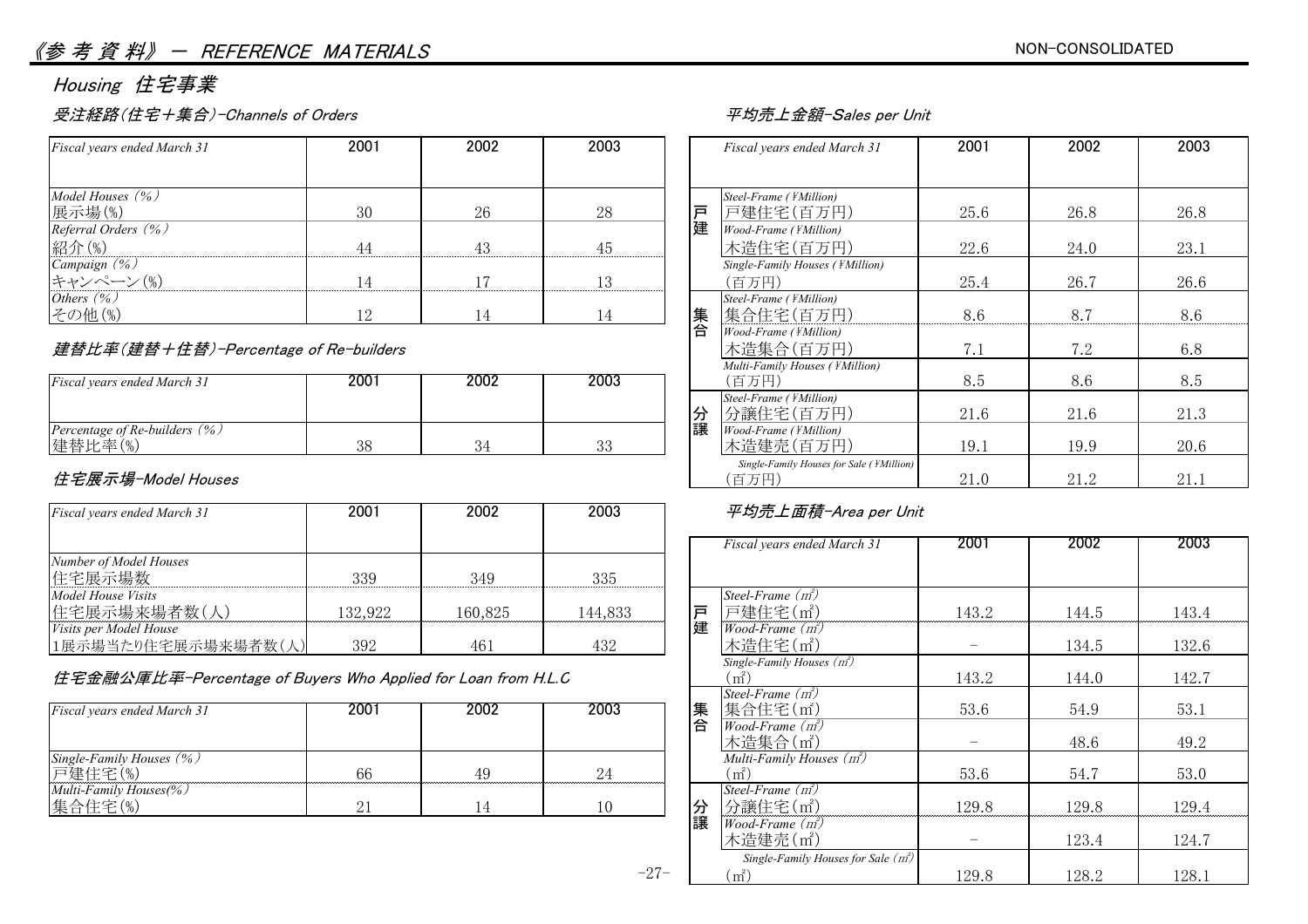#### Condominiums マンション事業

受注高の状況(百万円) - Order Received(¥Million)

| Division | 2002  |            | <b>Division</b> | 2003          |                |          |       |            |              |               |                |
|----------|-------|------------|-----------------|---------------|----------------|----------|-------|------------|--------------|---------------|----------------|
| 区<br>地   | 戸数    | 専有面積       | 金額              | 平均専有面積        | 平均受注金額         | 地<br>区   | 戸数    | 専有面積       | 金額           | 平均専有面積        | 平均受注金額         |
|          | Units | Floor Area | Total Amount    | Area per Unit | Order per Unit |          | Units | Floor Area | Total Amount | Area per Unit | Order per Unit |
| Hokkaido |       |            |                 |               |                | Hokkaido |       |            |              |               |                |
| 北海道      | 342   | 42,265     | 9,937           | 123.6         | 29.1           | 北海道      | 246   | 24,756     | 7,101        | 100.6         | 28.9           |
| Tohoku   |       |            |                 |               |                | Tohoku   |       |            |              |               |                |
| 東北       | 618   | 47,587     | 15,086          | 77.0          | 24.4           | 東北       | 533   | 41,622     | 13,202       | 78.1          | 24.8           |
| Kanto    |       |            |                 |               |                | Kanto    |       |            |              |               |                |
| 東<br>関   | 1,165 | 91,166     | 50,312          | 78.3          | 43.2           | 東<br>関   | 1,104 | 78,282     | 43,485       | 70.9          | 39.4           |
| Chubu    |       |            |                 |               |                | Chubu    |       |            |              |               |                |
| 部<br>中   | 534   | 46,940     | 16,481          | 87.9          | 30.9           | 部<br>中   | 353   | 30,409     | 10,719       | 86.1          | 30.4           |
| Kinki    |       |            |                 |               |                | Kinki    |       |            |              |               |                |
| 畿<br>近   | 905   | 75,773     | 26,845          | 83.7          | 29.7           | 畿<br>近   | 810   | 67,660     | 23,633       | 83.5          | 29.2           |
| Chugoku  |       |            |                 |               |                | Chugoku  |       |            |              |               |                |
| 国<br>中   | 51    | 3,950      | 1,466           | 77.5          | 28.8           | 国<br>中   | 67    | 5,334      | 1,899        | 79.6          | 28.3           |
| Kyusyu   |       |            |                 |               |                | Kyusyu   |       |            |              |               |                |
| 九州       | 249   | 22,496     | 8,333           | 90.4          | 33.5           | 九 州      | 220   | 19,646     | 7,475        | 89.3          | 34.0           |
| Total    |       |            |                 |               |                | Total    |       |            |              |               |                |
| 計<br>合   | 3,864 | 330,178    | 128,460         | 85.5          | 33.2           | 計<br>合   | 3,333 | 267,709    | 107,515      | 80.3          | 32.3           |

売上高の状況(百万円) - Sales(\Million)

| Division |             |                    | 2002               |                         |                          | <b>Division</b> |             |                    | 2003               |                         |                          |
|----------|-------------|--------------------|--------------------|-------------------------|--------------------------|-----------------|-------------|--------------------|--------------------|-------------------------|--------------------------|
| 地 区      | 戸数<br>Units | 専有面積<br>Floor Area | 金額<br>Total Amount | 平均専有面積<br>Area per Unit | 平均売上金額<br>Sales per Unit | 地<br>区          | 戸数<br>Units | 専有面積<br>Floor Area | 金額<br>Total Amount | 平均専有面積<br>Area per Unit | 平均売上金額<br>Sales per Unit |
| Hokkaido |             |                    |                    |                         |                          | Hokkaido        |             |                    |                    |                         |                          |
| 北海道      | 617         | 59,795             | 16,807             | 96.9                    | 27.2                     | 北海道             | 353         | 35,708             | 9,801              | 101.2                   | 27.8                     |
| Tohoku   |             |                    |                    |                         |                          | Tohoku          |             |                    |                    |                         |                          |
| 東北       | 669         | 52,064             | 16,720             | 77.8                    | 25.0                     | 東 北             | 608         | 48,091             | 15,239             | 79.1                    | 25.1                     |
| Kanto    |             |                    |                    |                         |                          | Kanto           |             |                    |                    |                         |                          |
| 関東       | ,254        | 100,353            | 51,197             | 80.0                    | 40.8                     | 関東              | 1,010       | 72,528             | 43,304             | 71.8                    | 42.9                     |
| Chubu    |             |                    |                    |                         |                          | Chubu           |             |                    |                    |                         |                          |
| 中部       | 538         | 47,812             | 16,297             | 88.9                    | 30.3                     | 部<br>中          | 383         | 32,745             | 11,572             | 85.5                    | 30.2                     |
| Kinki    |             |                    |                    |                         |                          | Kinki           |             |                    |                    |                         |                          |
| 近畿       | 748         | 60,866             | 21,153             | 81.4                    | 28.3                     | 近畿              | 986         | 84,178             | 29,252             | 85.4                    | 29.7                     |
| Chugoku  |             |                    |                    |                         |                          | Chugoku         |             |                    |                    |                         |                          |
| 中国       | 36          | 2,761              | 1,056              | 76.7                    | 29.3                     | 中 国             | 74          | 5,938              | 2,033              | 80.3                    | 27.5                     |
| Kyusyu   |             |                    |                    |                         |                          | Kyusyu          |             |                    |                    |                         |                          |
| 九 州      | 281         | 25,455             | 8,837              | 90.6                    | 31.5                     | 九 州             | 255         | 23,100             | 8,875              | 90.6                    | 34.8                     |
| Total    |             |                    |                    |                         |                          | Total           |             |                    |                    |                         |                          |
| 計<br>合   | 4,143       | 349,106            | 132,067            | 84.3                    | 31.9                     | 計<br>合          | 3,669       | 302,288            | 120,075            | 82.4                    | 32.7                     |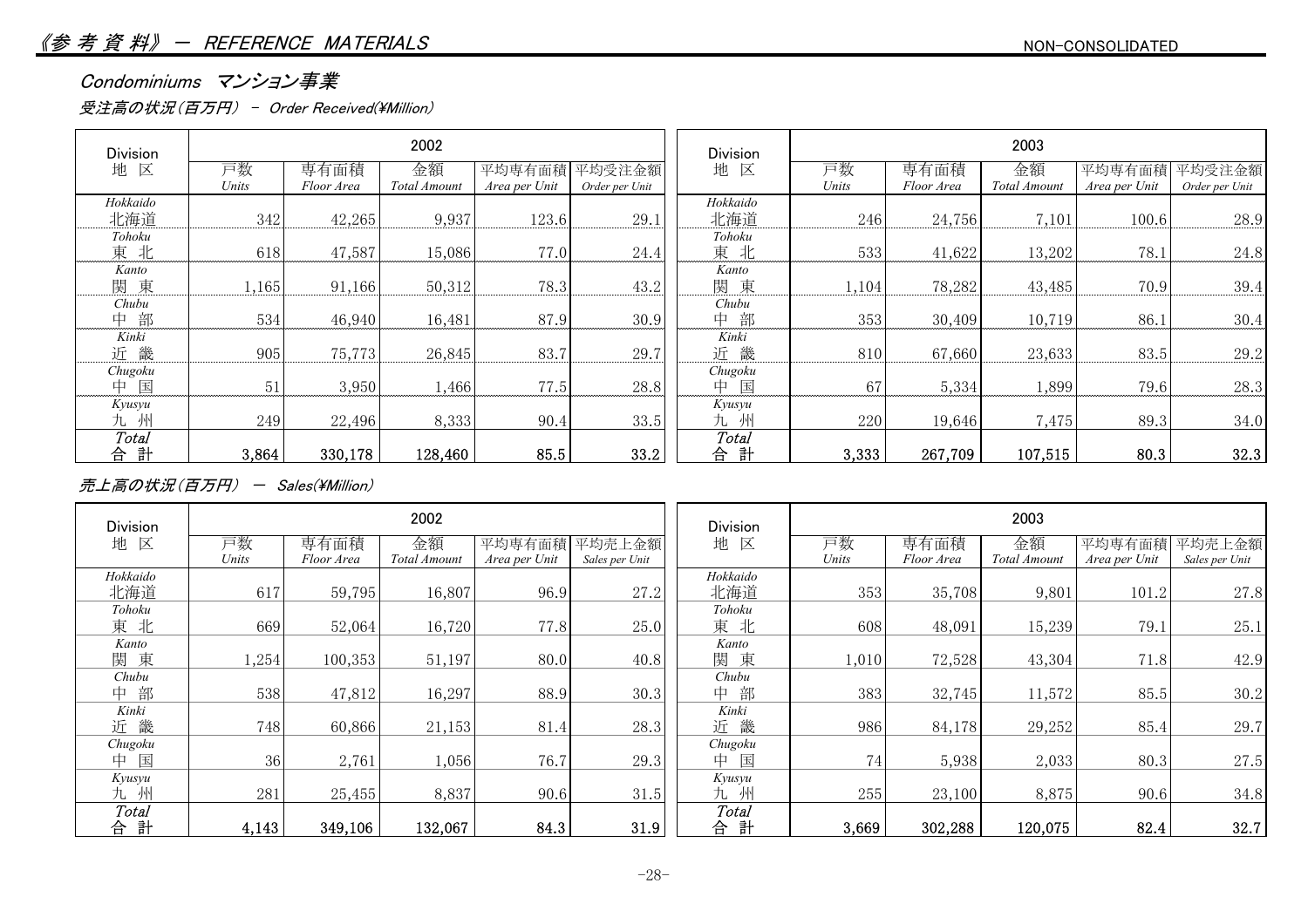#### NON-CONSOLIDATED

## Condominiums マンション事業

新規販売の状況(百万円) - Selling Newly-Started(¥Million)

| <b>Division</b>  |             |                    | 2002                        |                         |                                      | <b>Division</b>   |             |                    | 2003                      |                         |                         |
|------------------|-------------|--------------------|-----------------------------|-------------------------|--------------------------------------|-------------------|-------------|--------------------|---------------------------|-------------------------|-------------------------|
| 地 区              | 戸数<br>Units | 専有面積<br>Floor Area | 総販売価額<br><b>Total Sales</b> | 平均専有面積<br>Area per Unit | <sup>:</sup> 均販売価額<br>Price per Unit | 区<br>地            | 戸数<br>Units | 専有面積<br>Floor Area | 総販売<br><b>Total Sales</b> | エ均専有面積<br>Area per Unit | 均販売価額<br>Price per Unit |
| Hokkaido<br>北海道  | 398         | 40,953             | 11,789                      | 102.9                   | 29.6                                 | Hokkaido<br>北海道   | 156         | 14,173             | 4,048                     | 90.9                    | 26.0                    |
| Tohoku<br>東北     | 551         | 43,179             | 14,288                      | 78.4                    | 25.9                                 | Tohoku<br>東北      | 568         | 43,508             | 14,797                    | 76.6                    | 26.1                    |
| Kanto<br>東<br>関  | 1,079       | 79,650             | 46,208                      | 73.8                    | 42.8                                 | Kanto<br>関<br>東   | 1,323       | 94,561             | 56,932                    | 71.5                    | 43.0                    |
| Chubu<br>部<br>中  | 563         | 49,017             | 17,443                      | 87.1                    | 31.0                                 | Chubu<br>部<br>中   | 319         | 27,995             | 10,165                    | 87.8                    | 31.9                    |
| Kinki<br>畿<br>近  | 1,008       | 87,915             | 34,322                      | 87.2                    | 34.1                                 | Kinki<br>畿<br>近   | 486         | 37,410             | 15,779                    | 77.0                    | 32.5                    |
| Chugoku<br>中 国   | 79          | 6,133              | 2,221                       | 77.6                    | 28.1                                 | Chugoku<br>国<br>中 | 66          | 5,244              | 2,158                     | 79.5                    | 32.7                    |
| Kyusyu<br>州<br>九 | 297         | 26,449             | 10,312                      | 89.1                    | 34.7                                 | Kyusyu<br>九州      | 210         | 18,223             | 6,749                     | 86.8                    | 32.1                    |
| Total<br>計<br>合  | 3,975       | 333,297            | 136,584                     | 83.9                    | 34.4                                 | Total<br>計<br>合   | 3,128       | 241,115            | 110,628                   | 77.1                    | 35.4                    |

完成在庫の状況(百万円) - Stock Completed Construction(\Million)

|          |       | 2002       |                      |               |          |
|----------|-------|------------|----------------------|---------------|----------|
| Division |       |            | As of March 31, 2002 |               | Division |
| 地 区      | 戸数    | 専有面積       | 金額                   | 平均専有面積        | 地 区      |
|          | Units | Floor Area | Cost Price           | Area per Unit |          |
| Hokkaido |       |            |                      |               | Hokkaido |
| 北海道      | 33    | 3,404      | 855                  | 103.2         | 北海道      |
| Tohoku   |       |            |                      |               | Tohoku   |
| 東 北      | 71    | 5,456      | 1,366                | 76.8          | 東 北      |
| Kanto    |       |            |                      |               | Kanto    |
| 関 東      | 104   | 8,661      | 3,738                | 83.3          | 関<br>東   |
| Chubu    |       |            |                      |               | Chubu    |
| 部<br>中   | 64    | 5,593      | 1,383                | 87.4          | 中<br>部   |
| Kinki    |       |            |                      |               | Kinki    |
| 近<br>畿   | 308   | 24,184     | 8,000                | 78.5          | 近畿       |
| Chugoku  |       |            |                      |               | Chugoku  |
| 中<br>匡   | 7     | 699        | 197                  | 99.9          | 中<br>匡   |
| Kyusyu   |       |            |                      |               | Kyusyu   |
| 州<br>九   | 30    | 2,670      | 885                  | 89.0          | 州<br>九   |
| Total    |       |            |                      |               | Total    |
| 計<br>旨   | 617   | 50,667     | 16,423               | 82.1          | 計<br>合   |

|                 | 2002  |            |                      | 2003          |                 |       |            |                      |               |                      |
|-----------------|-------|------------|----------------------|---------------|-----------------|-------|------------|----------------------|---------------|----------------------|
| Division        |       |            | As of March 31, 2002 |               | <b>Division</b> |       |            | As of March 31, 2003 |               |                      |
| 地 区             | 戸数    | 専有面積       | 金額                   | 平均専有面積        | 地<br>区          | 戸数    | 専有面積       | 金額                   | 平均専有面積        | 販売予定額                |
|                 | Units | Floor Area | Cost Price           | Area per Unit |                 | Units | Floor Area | Cost Price           | Area per Unit | <b>Selling Price</b> |
| <b>Iokkaido</b> |       |            |                      |               | Hokkaido        |       |            |                      |               |                      |
| 北海道             | 33    | 3,404      | 855                  | 103.2         | 北海道             | 44    | 4,312      | 1,110                | 98.0          | 1,295                |
| Tohoku          |       |            |                      |               | Tohoku          |       |            |                      |               |                      |
| 東北              | 71    | 5,456      | 1,366                | 76.8          | 東北              | 87    | 6,694      | 1,702                | 76.9          | 2,187                |
| Kanto           |       |            |                      |               | Kanto           |       |            |                      |               |                      |
| 関東              | 104   | 8,661      | 3,738                | 83.3          | 関東              | 129   | 9,620      | 4,792                | 74.6          | 5,733                |
| Chubu           |       |            |                      |               | Chubu           |       |            |                      |               |                      |
| 中部              | 64    | 5,593      | 1,383                | 87.4          | 部<br>中          | 65    | 5,330      | 1,439                | 82.0          | 1,808                |
| Kinki           |       |            |                      |               | Kinki           |       |            |                      |               |                      |
| 近畿              | 308   | 24,184     | 8,000                | 78.5          | 畿<br>近          | 213   | 17,469     | 4,920                | 82.0          | 5,305                |
| Chugoku         |       |            |                      |               | Chugoku         |       |            |                      |               |                      |
| 中 国             |       | 699        | 197                  | 99.9          | 国<br>中          |       | 780        | 214                  | 97.5          | 234                  |
| Kyusyu          |       |            |                      |               | Kyusyu          |       |            |                      |               |                      |
| 九州              | 30    | 2,670      | 885                  | 89.0          | 九州              | 90    | 7,520      | 2,280                | 83.6          | 2,754                |
| Total           |       |            |                      |               | Total           |       |            |                      |               |                      |
| 合計              | 617   | 50,667     | 16,423               | 82.1          | 計<br>合          | 636   | 51,725     | 16,459               | 81.3          | 19,315               |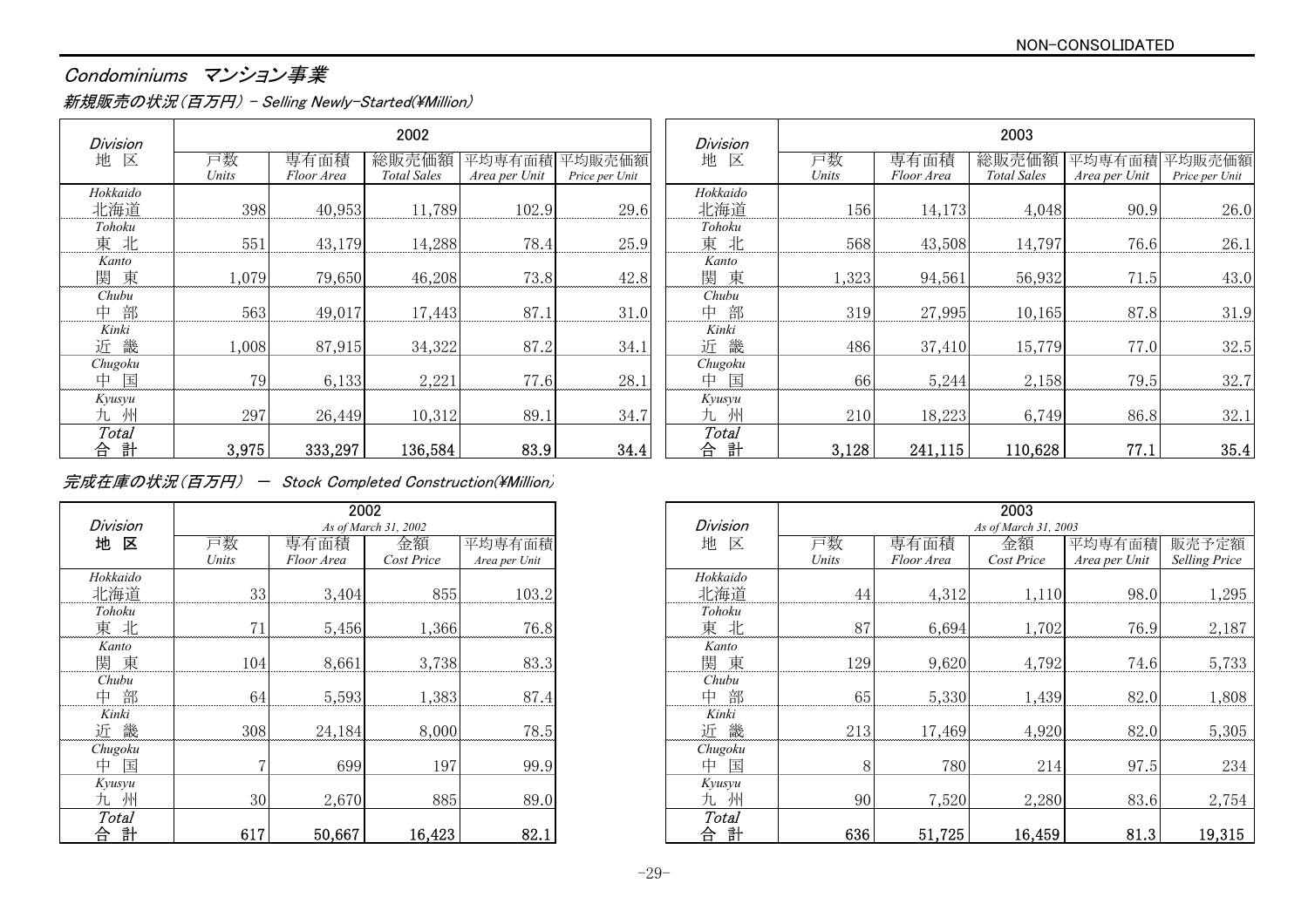#### <u>《参考資料》- REFERENCE MATERIALS</u>

#### 株式関係諸比率-Shareholding Ratio



Financiers 金融機関株主比率

| Fiscal years ended March 31   | 1999 | 2000 | 2001 | 2002 | 2003 |
|-------------------------------|------|------|------|------|------|
|                               |      |      |      |      |      |
| <b>Fixed Shareholders</b> (%) |      |      |      |      |      |
| 安定株主比率(株式数)(%)                | 49.8 | 48.8 | 50.5 | 50.0 | 45.3 |
| $Financiers (\% )$            |      |      |      |      |      |
| 金融機関株主比率(株式数)(%)              | 62.5 | 54.6 | 51.4 | 53.6 | 55.3 |
| Foreigners(%)                 |      |      |      |      |      |
| 外人株主比率(株式数)(%)                | 21.3 | 24.6 | 27.4 | 24.7 | 23.5 |
| $Individuals$ (%)             |      |      |      |      |      |
| 個人株主数比率(株主数)(%)               | 94.4 | 95.4 | 95.4 | 95.6 | 95.4 |

**← Individuals** 個人株主比率